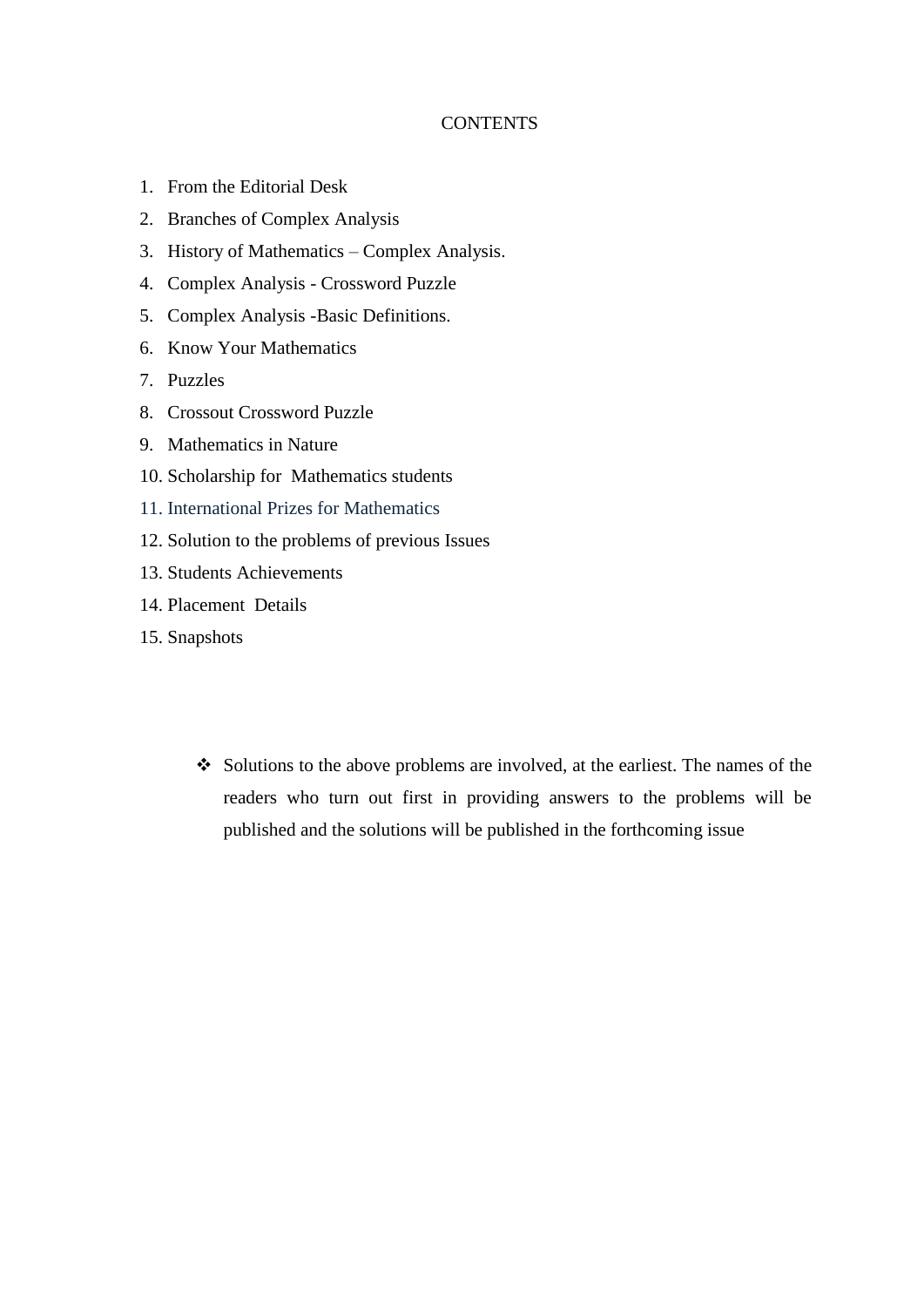#### **FROM THE EDITORIAL DESK**

The PG Department of Mathematics has been established in year 2003 followed by UG course with computer Application in 2004.

The Department has, to its credit ,two National Seminars and a National Conference namely "Recent Trends in the Applications of Mathematical Sciences" (RTAMS-2005) , "Current Scenario in the Applications of Mathematical Sciences" (CSAMS-2007) and "Current Scenario in the Applications of Mathematical Sciences" (CSAMS-2014) organised on  $11<sup>th</sup>$  &  $12<sup>th</sup>$  August -2011,  $30<sup>th</sup>$  &  $31<sup>th</sup>$  August,2007 and  $9<sup>th</sup>$  August respectively. An Intercollegiate Meet "AYU TA-2011" has organized on 13<sup>th</sup> September-2011, National Mathematical Year 2012 was celebrated on 24<sup>th</sup> August, 2012 and Math models was Exhibited in the Math Expo-13 on 20<sup>th</sup> December 2013.

The Department adds one more feather by publishing an yearly news letter incorporating History of Mathematician, Puzzles, Crossword Puzzles, Crossout Crossword Puzzles, Mathematics in Nature, Solution to the Problems of Previous issue, Students Achievements and Placement Details of the Students of Mathematics.

We welcome the Suggestions and criticism for improvement in the content and presentation of materials of "MATH-MAZE".

#### **EDITORIAL DESK**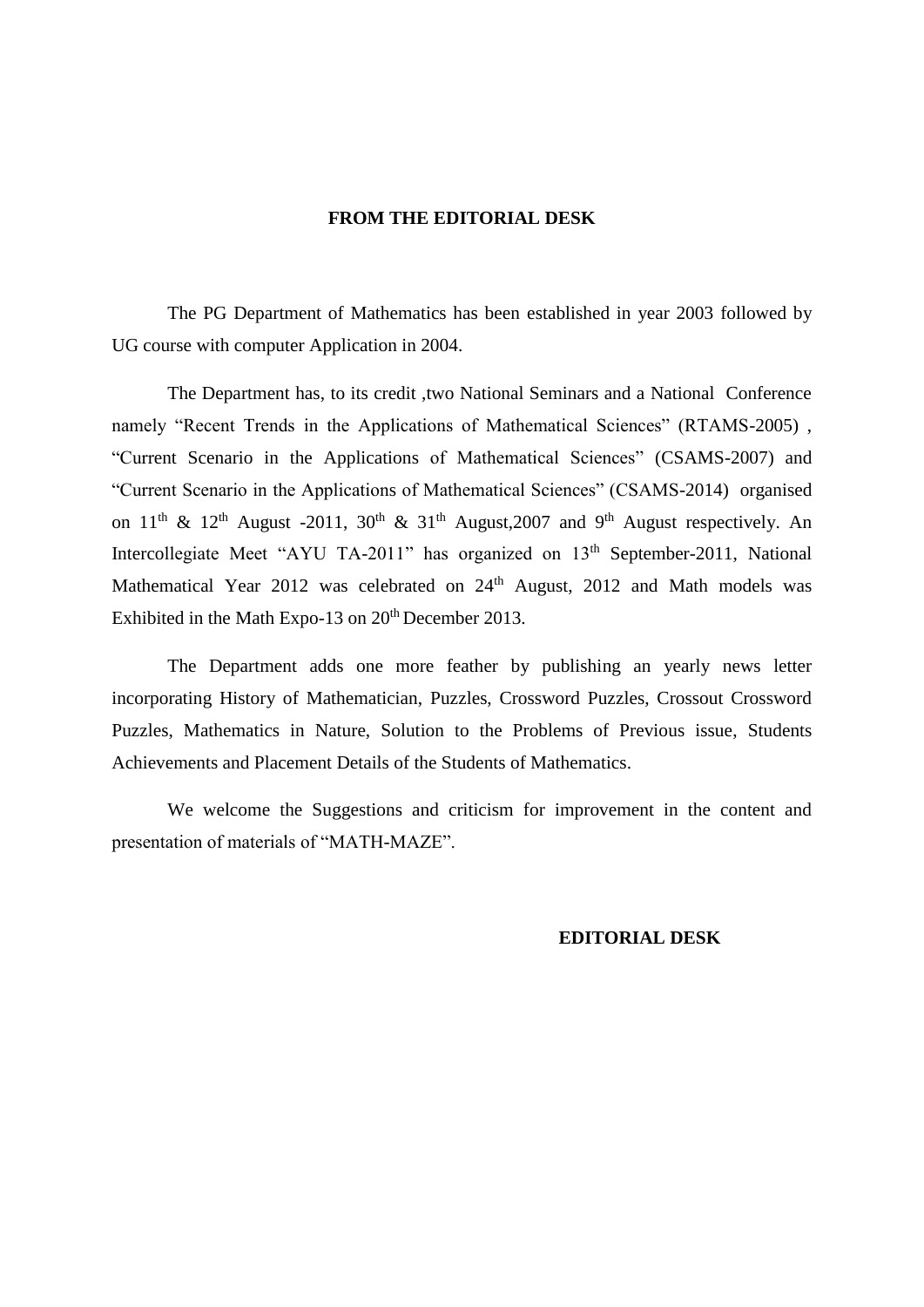**Branches of Complex Analysis**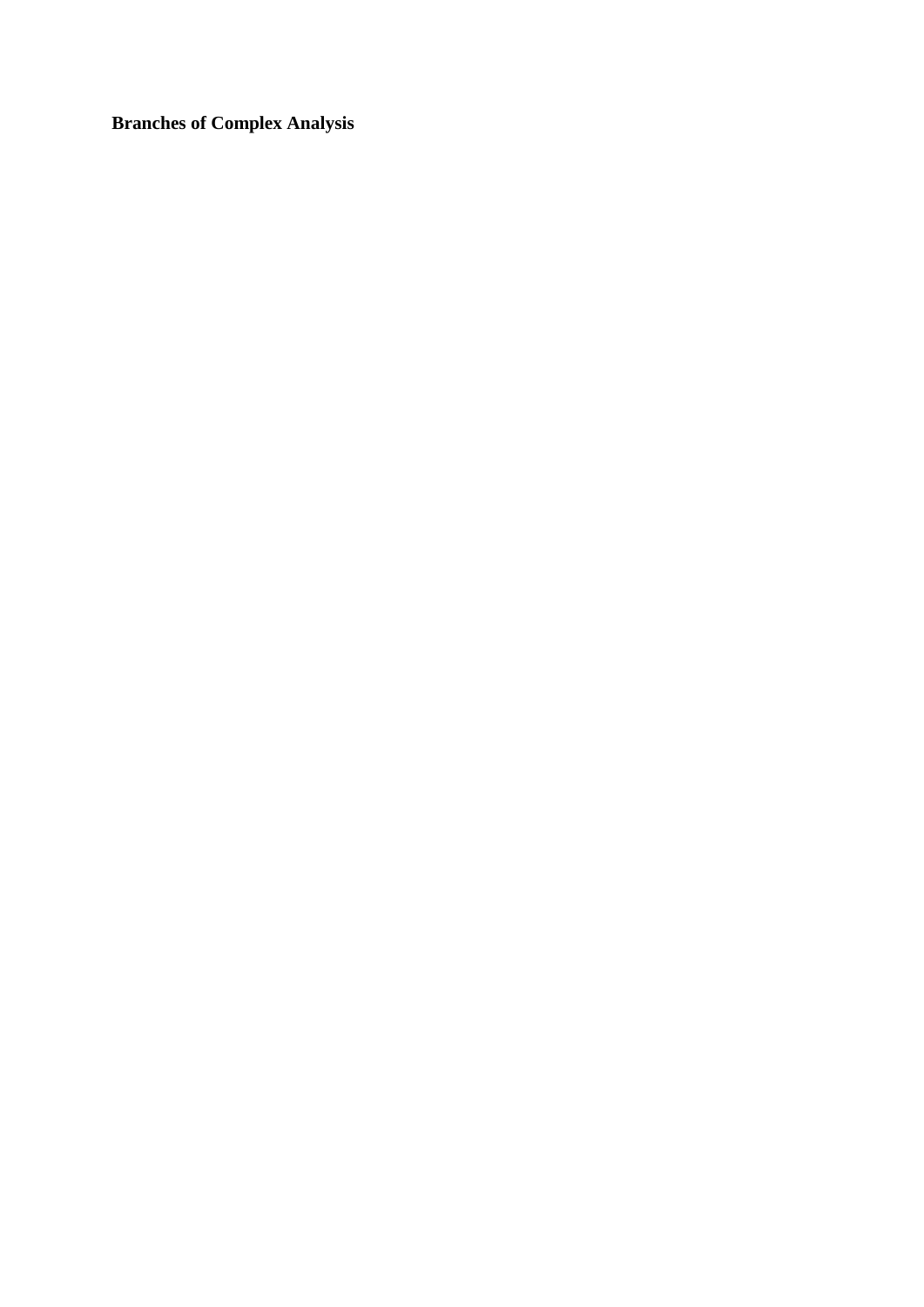#### **HISTORY OF MATHEMATICS**

## **COMPLEX ANALYSIS**

Complex Analysis is one of the classical branches in mathematics with roots in the 19<sup>th</sup> century and just prior. It is one of the branches of mathematics that investigates the holomorphic functions (i.e) the functions which are defined in complex plane, takes complex values and are differentiable as complex functions.

It is particularly concerned with the analytic functions of complex variables. Because the real and imaginary parts of any analytic function must satisfies the Laplace's equation.

Complex Analysis is the study of complex number together with its derivatives, manipulation and other properties. In particular the theory of conformal mappings has many physical applications and also applied in analytic number theory. Complex differentiability has much stronger consequences than usual differentiability. In complex analysis the objective of study is on "Complex Differential Function".

It is useful in many branch of mathematics, including number theory and applied mathematics, as well as in physics including hydrodynamics, thermodynamics and electrical engineering. It is an extremely powerful tool with an unexpectedly large number of practical applications to the solution of physical problems. It is widely applicable to two-dimensional problems in physics. Another important application of complex analysis today is in string theory which is conformally invariant quantum field theory.

"Murray Spiegel" described complex analysis as "One of the most beautiful as well as useful branches of the mathematics"

In  $19<sup>th</sup>$  century, important mathematicians associated with complex analysis are Euler, Gauss, Bernhard, Riemann, Cauchy, Weierstrass and many more in the  $20<sup>th</sup>$  century.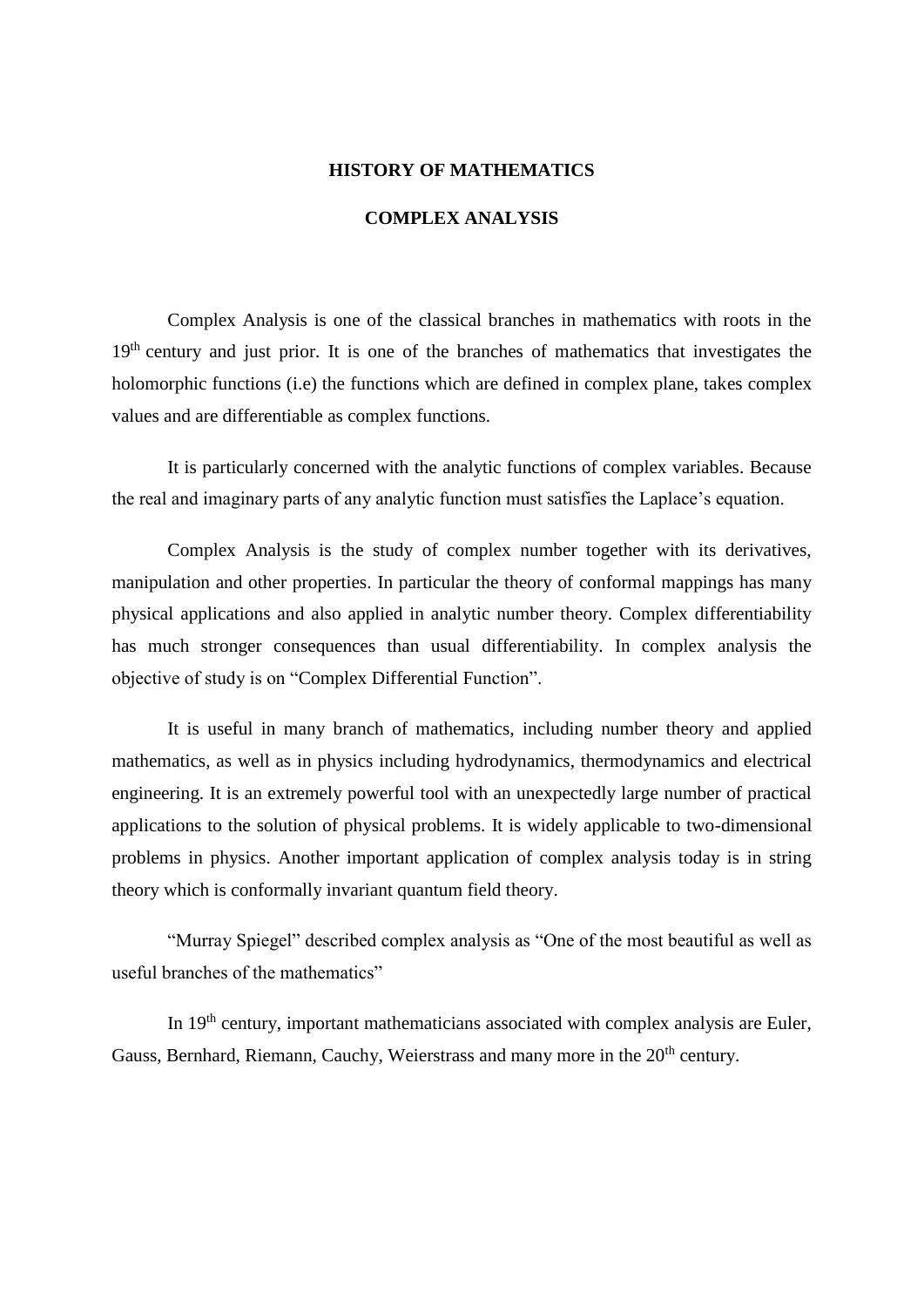# **CROSSWORD PUZZLES**

|                |                |        |                | $\sqrt{8}$ | $\overline{5}$ |                 |                |        |                 | 19              |
|----------------|----------------|--------|----------------|------------|----------------|-----------------|----------------|--------|-----------------|-----------------|
|                |                | $17\,$ |                |            | $\overline{4}$ |                 |                |        |                 |                 |
|                | $18\,$         |        |                |            |                |                 | $\overline{6}$ |        |                 |                 |
|                |                |        |                |            |                |                 | $10\,$         |        |                 |                 |
| $16$           | $\overline{7}$ |        |                |            |                |                 |                |        |                 |                 |
|                |                |        |                |            |                |                 |                |        |                 |                 |
|                |                |        |                |            |                |                 |                |        |                 |                 |
|                |                |        |                |            |                | $\overline{15}$ |                |        |                 |                 |
|                | $\overline{3}$ |        |                |            |                |                 |                |        |                 |                 |
|                |                |        | $\overline{2}$ |            |                |                 |                | $12\,$ |                 |                 |
| 13             |                |        |                |            |                |                 |                |        | $\overline{9}$  |                 |
| $\overline{1}$ |                |        |                |            |                |                 |                |        | $\overline{11}$ | $\overline{14}$ |

## **LEFT TO RIGHT:**

- 1. A function f(z) is analytic in a region  $\Omega$ , except for poles is said to be ............
- 2. A set is said to be ……….. closed if it contains all its limit points.
- 3. ………….. mapping preserves the magnitude of the angle between every two curves.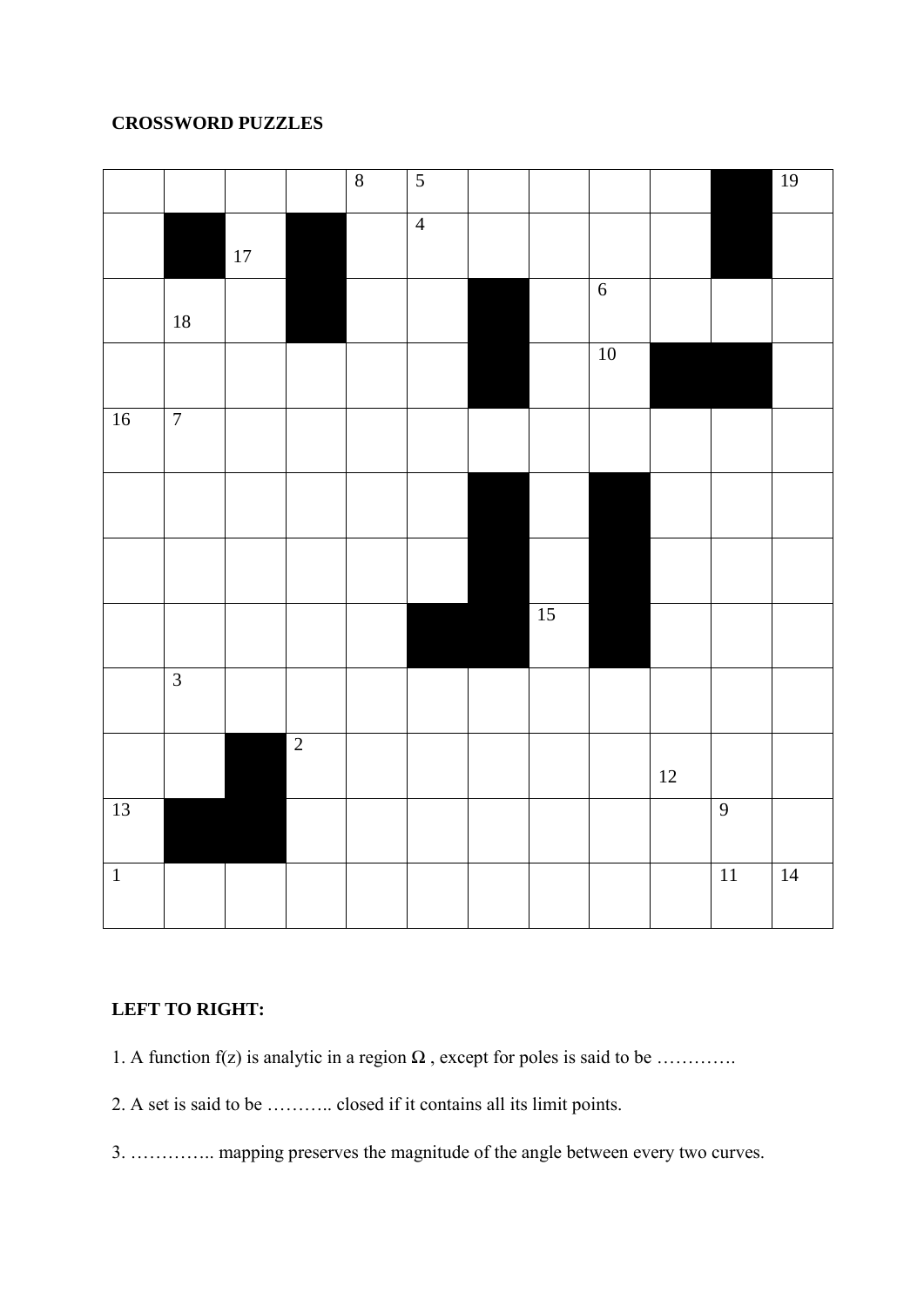4. Points which are invariant under a transformation are called ………… points.

5. The complex plane containing only the finite complex number is called finite complex …………….

6. Limit points are cannot be a ………. , since they are isolated singularities.

7. An arc  $z = z(t)$  is rectifiable iff the real and imaginary parts of  $z(t)$  are of bounded variation.

## **RIGHT TO LEFT:**

8. The …………. ratio  $(z_1, z_2, z_3, z_4)$  is the image of  $z_1$  under the linear transformation carries  $z_2, z_3, z_4$  into  $1,0, \infty$ .

9. The quotient of two polynomials is called as ………… function.

### **BOTTOM TO TOP**:

10. A set is said to be ………… if all its points are interior points.

2. A set which is closed and bounded are called ………….. set.

11. A point z at which  $f'(z) = 0$  is called a ................ point of the transformation  $w = f(z)$ .

12. A convergent sequence of complex number is a point having only one ……….. point.

13. A region which has only one hole is called as ………… region.

14. ………… value of a complex number  $z = x + iy$  defined to be the non – ve real number  $\sqrt{x^2 + y^2}$  and it is denoted by |z|.

15. An ……….. function is one which is analytic in the entire finite complex plane.

16. A real function  $\phi(t)$  of a real variable t, defined on an interval  $a < t < b$  is said to be ....... analytic.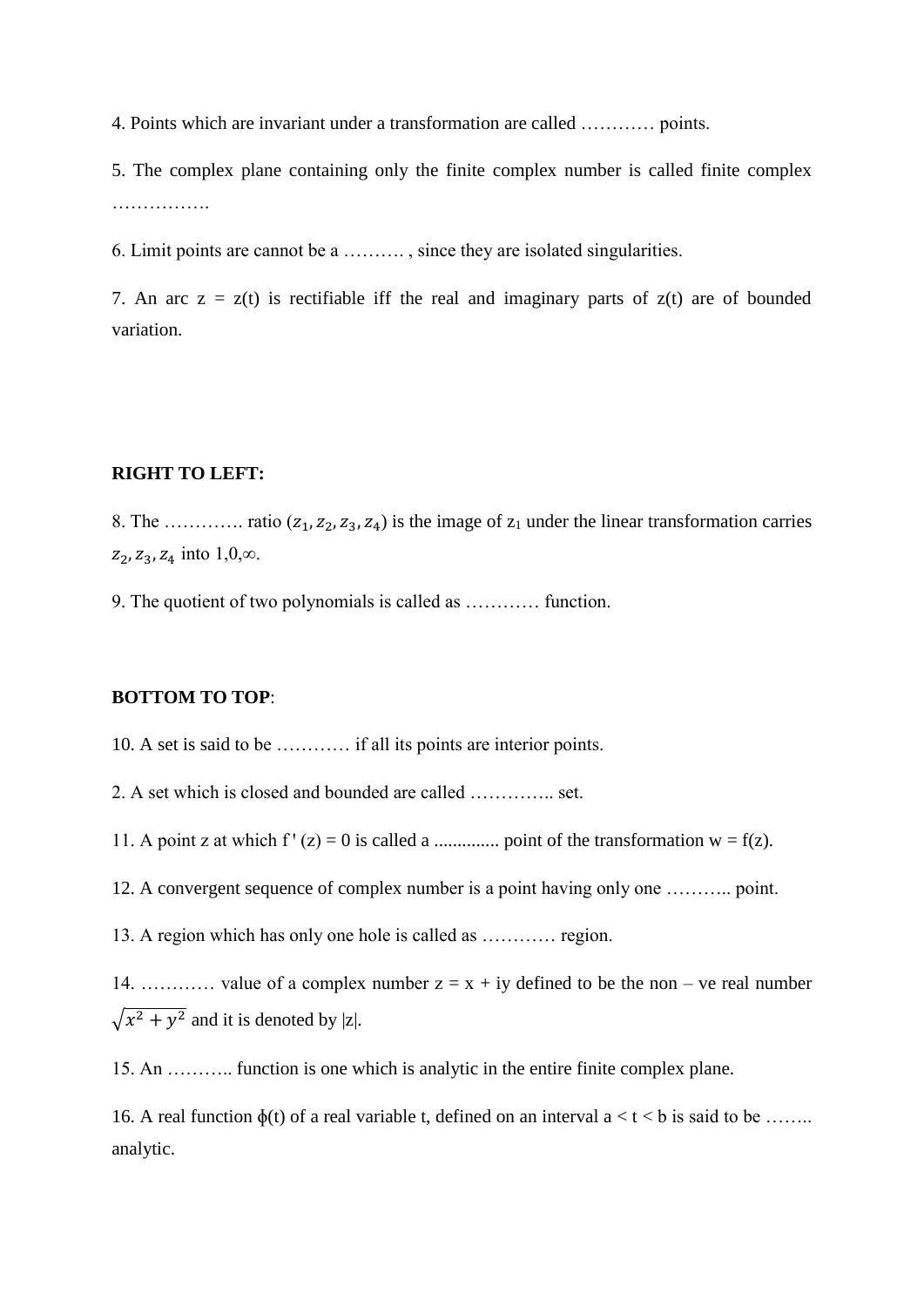## **TOP TO BOTTOM** :

4. All complex number except ∞ are called ………… complex number.

17. The …………. function of the exponential function is the logarithmic function.

18. If  $f(z) = \partial u / \partial x - i \partial u / \partial y$  is analytic then u is ……………

19. Let  $f(z) = (z-a)^k \phi(z)$  where k is +ve integer,  $\phi(a) \neq 0$ , then a is said to be ……….. of  $f(z)$ of order k.

8. Fixed points are also known as ………….. points.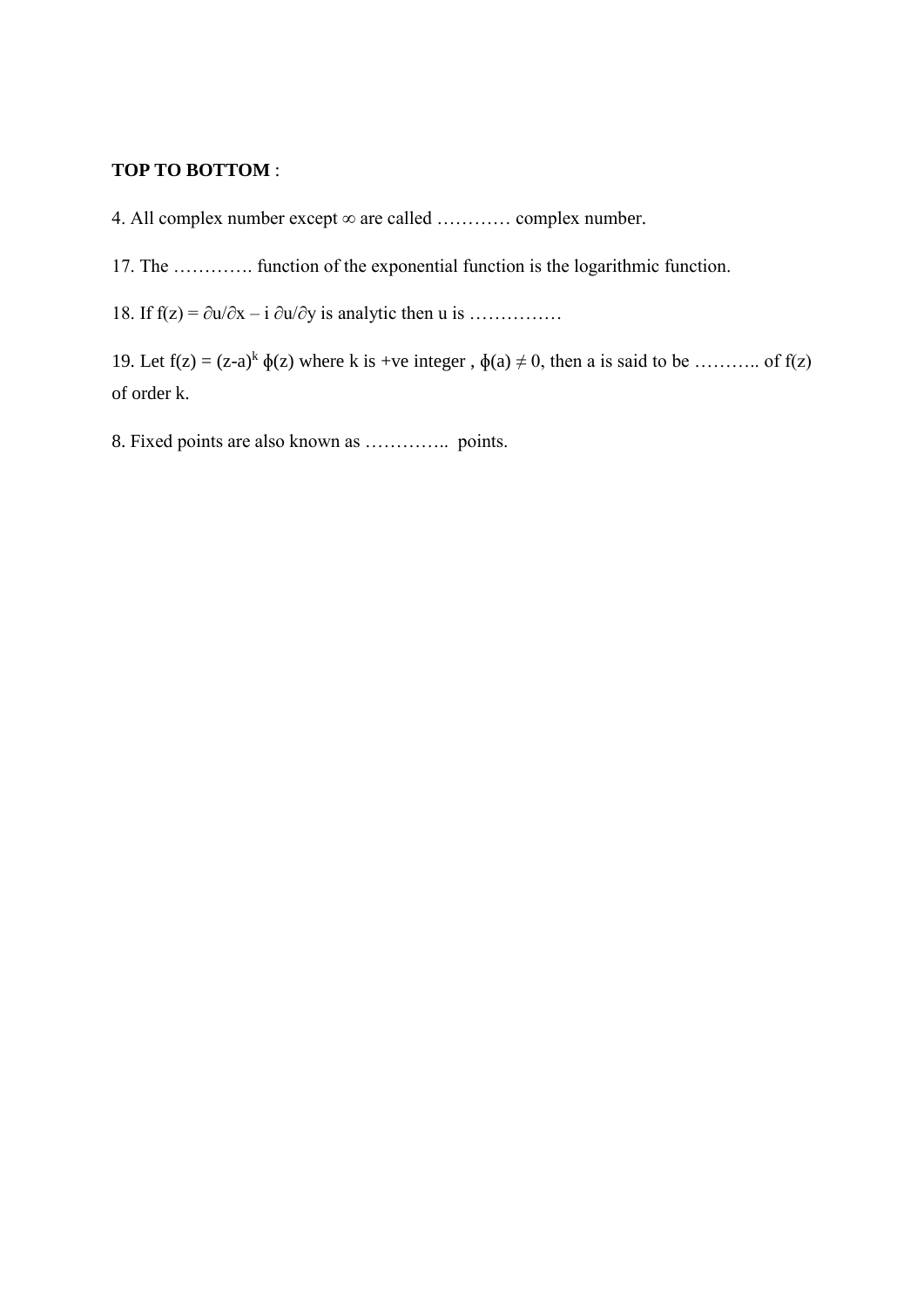#### **COMPLEX- BASIC DEFINITIONS**

#### **Absolute value of a complex number:**

Absolute value (modulus) of a complex number  $Z = x + iy$  defined to be the nonnegative real number $\sqrt{(x^2 + y^2)}$  and it is denoted by |Z| or  $|x + iy|$ 

### **Conjugation:**

The transformation which transforms a complex number  $\alpha + i\beta$  into the complex number  $\alpha - i\beta$  is called complex conjugation. The conjugate of Z is denoted by  $\overline{Z}$ .

#### **Argument:**

If a complex number  $x+iy$  is represented by P, then the angle AOP made by OP with the positive direction of the real axis is called the argument of the complex number  $x+iy$ .

#### **Single Valued function**:

If f is defined in a set S and if for each Z in S there is only one value  $f(x)$  of f then f is said to be single-valued.

#### **Bounded Function:**

Suppose  $f(z)$  is a function defined in a set S. If there exist a finite number M such that  $|f(z)| < M$  for all z in S then  $f(z)$  is said to bounded in S.

#### **Convergence:**

The sequence  $\{z_n\}$  is said to converge to  $z_0$  if for any  $\epsilon > 0$  there exist a positive integer  $n_0$  depending on  $\in$  such that

$$
|z_n - z_0| < \epsilon \quad \text{for all } n > n_0.
$$

#### **Limit of a Function**:

Let f be a function defined in a set S and let  $z_0$  be a limit point of S. Then A is said to be the limit of f(z) at  $z_0$  if for any  $\epsilon > 0$  there exist a  $\delta > 0$  such that

 $|f(z) - A| < \epsilon$  for all Z in S other than  $|z_0| \leq |z_0| < \delta$ .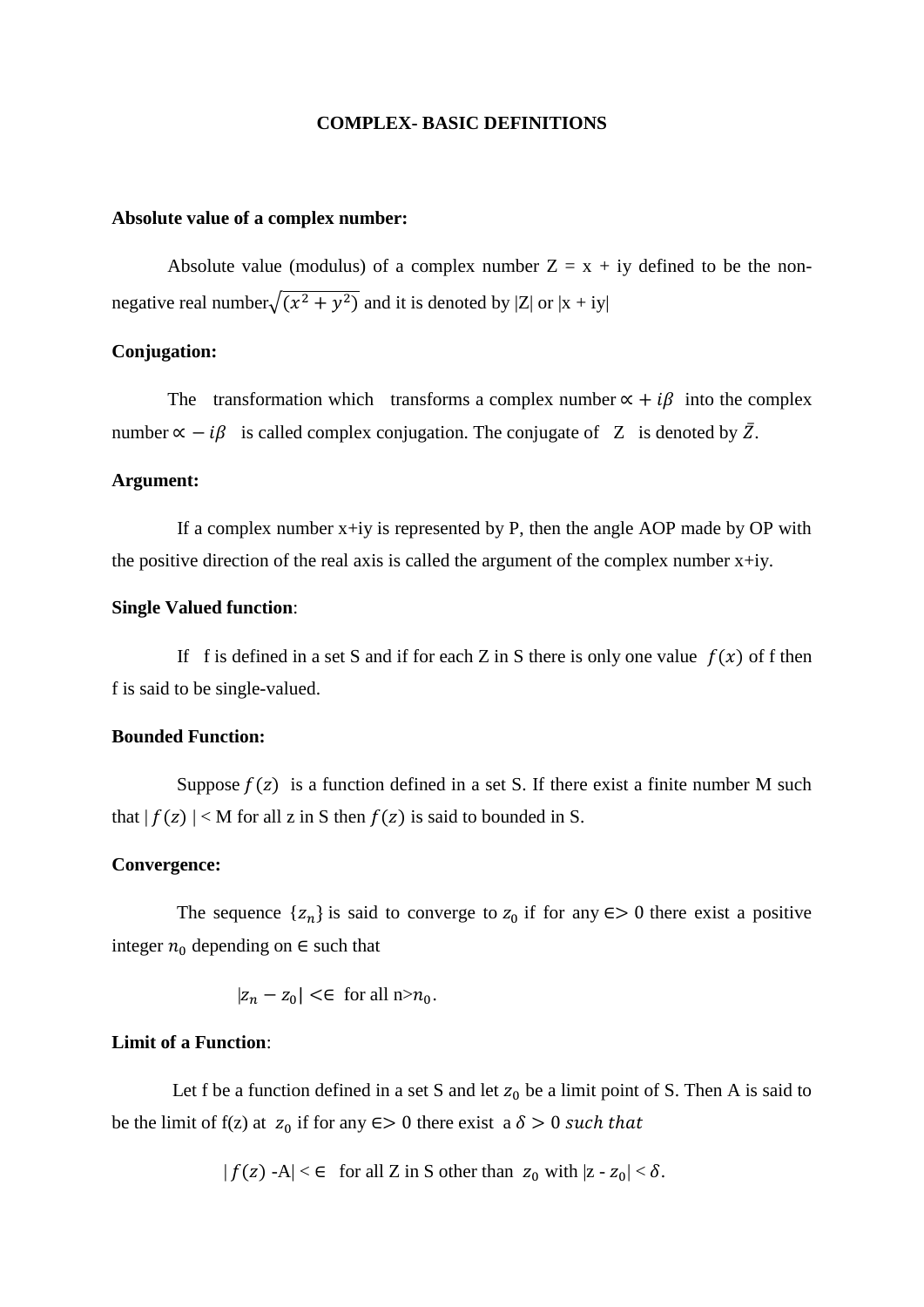#### **Differentiability at a point:**

Suppose  $f(x)$  is a single-valued function defined in a region and  $z_0$  is a point in that region. Then the function is said to be differentiable at  $z_0$ 

(i) If 
$$
f(z) \neq \infty
$$

(ii) If 
$$
\lim_{z \to z_0} \frac{f(z) - f(z_0)}{z - z_0}
$$
 Exist and

(iii) If this limit is not equal to *∞*

#### **Continuity of a Function:**

Suppose f is a function defined in S and  $z_0$  is a limit point of S contained in S. If the limit of  $f(z)$  at  $z_0$  exists and if it is finite and is equal to  $f(z_0)$ . (i.e) if

$$
\lim_{z\to z_0} f(z) = f(z_0) \neq \infty
$$

### **Uniform Continuity:**

A function  $f(z)$  defined in a set S is said to be uniformly continuous in S if for any  $\epsilon > 0$  there exist a  $\delta > 0$  depending on  $\epsilon$  alone, such that

$$
|f(z_1) - f(z_2)| < \epsilon \quad \text{for all pairs of } z_1, z_2 \text{ of } S \text{ with } |z_1 - z_2| < \delta
$$

#### **Analyticity at a point:**

If a function is differentiable at all points in some neighbourhood of a point then the function is said to be analytic at point.

#### **Singular Point:**

A singular point of a function is a point at which the function ceases to be analytic.

## **Entire Function:**

An entire function is one which is analytic in the entire finite complex plane, that is analytic at every point of the extended complex plane except at *∞*.

#### **Zero's of Function:**

If a function  $f(z)$  is such that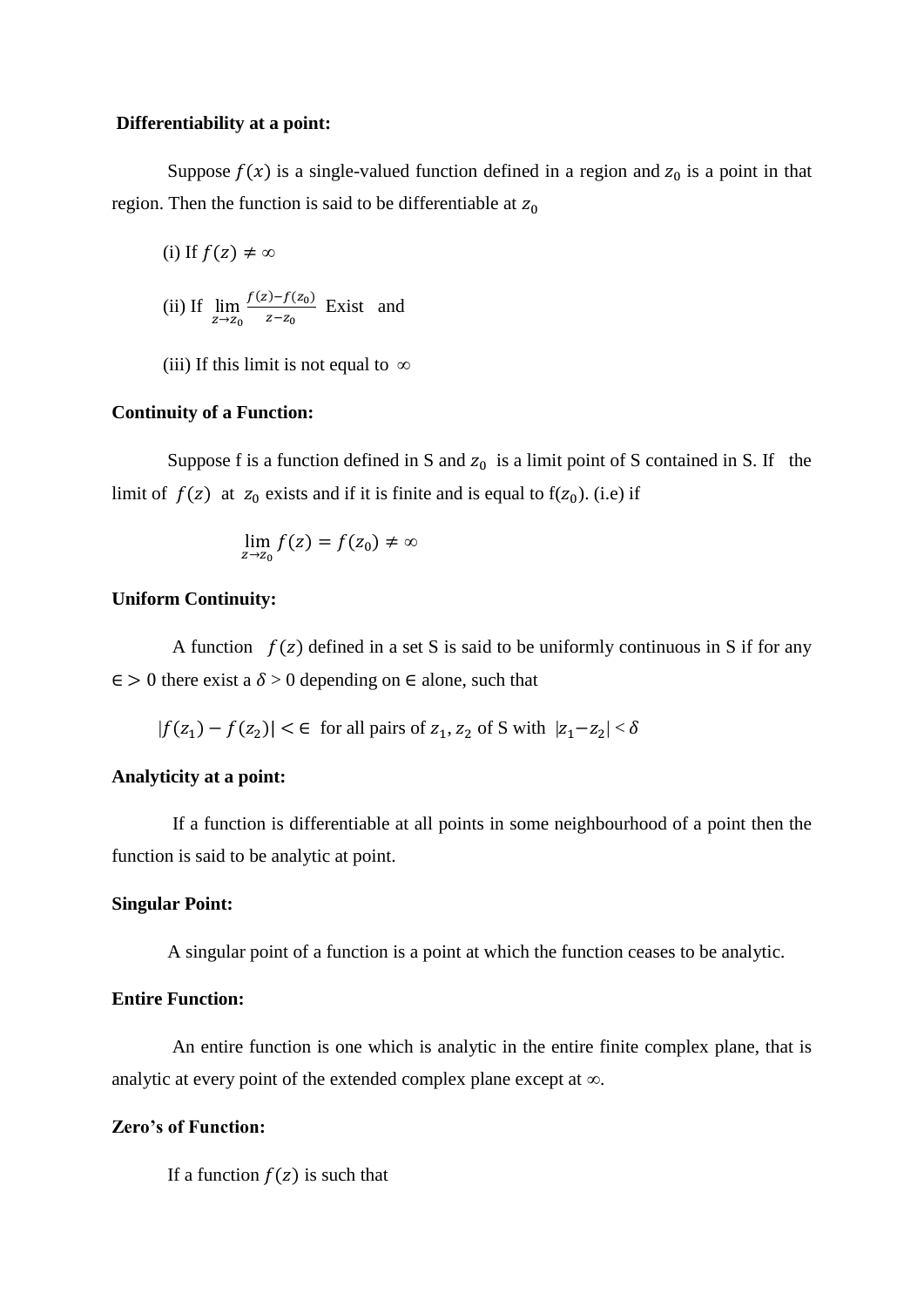$$
f(z) = (z - a)^k \phi(z)
$$

where k is a positive integer and  $\phi(a) \neq 0$  then a said to be a zero of  $f(z)$  of order k or multiplicity k.

## **KNOW YOUR MATHEMATICIAN**

Here we are going to know about the two great mathematicians Cauchy and Riemann who are the founders of C-R equations, which is used to construct the theory of functions.

#### **Augustin-Louis Cauchy**



**(1789-1857) France**

Cauchy was a [French](http://en.wikipedia.org/wiki/France) [mathematician](http://en.wikipedia.org/wiki/Mathematician) who was an early pioneer of [analysis.](http://en.wikipedia.org/wiki/Mathematical_analysis) Cauchy stated as a military engineer and in 1810 went to Cherbourg to work on Napoleon's English invasion fleet. In 1813 he returned to Paris and, after persuasion from Lagrange and Laplace, devoted himself to mathematics. Cauchy did significant work in analysis, algebra, number theory and discrete topology. His most important contributions included convergence criteria for infinite series, the "theory of substitutions" (permutation group theory), and especially his insistence on rigorous proofs.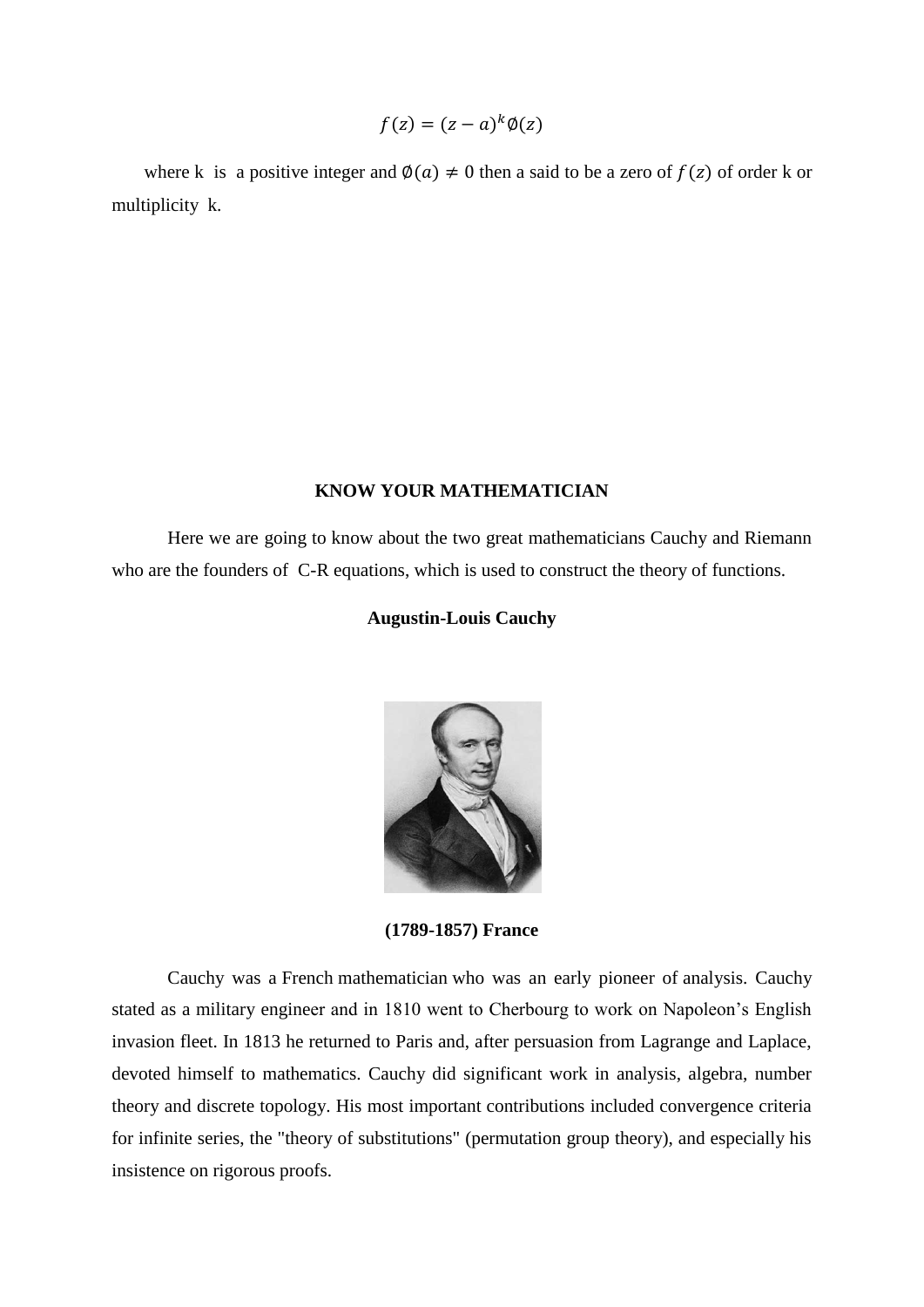The genius of Cauchy was illustrated in his simple solution of the [problem of](http://en.wikipedia.org/wiki/Problem_of_Apollonius)  [Apollonius](http://en.wikipedia.org/wiki/Problem_of_Apollonius) by describing a [circle](http://en.wikipedia.org/wiki/Circle) touching three given circles. He discovered generalization of [Euler's formula](http://en.wikipedia.org/wiki/Euler_characteristic) on [polyhedra,](http://en.wikipedia.org/wiki/Polyhedra) and several other elegant problems.

 In 1814 he published the memoir on definite integrals that became the basis of the theory of complex functions.

 Cauchy's research also included differential equations, determinants and probability. He invented the calculus of residues. Although he was one of the first great mathematicians to focus on abstract mathematics (another was Euler), he also made important contributions to mathematical physics, e.g. the theory of elasticity. Cauchy's theorem of solid geometry is important in rigidity theory; the Cauchy-Schwarz Inequality has very wide application (e.g. as the basis for Heisenberg's Uncertainty Principle) the famous Burnside's Counting Theorem was first discovered by Cauchy. He was first to prove Taylor's Theorem.

 Numerous terms in mathematics bear his name, the Cauchy integral theorem, the Cauchy-Kovalevskaya existence theorem, the Cauchy-Riemann equations and Cauchy sequences.

 Cauchy worked as a professor at the University until his death at the age of 67. He received the [Last Rites](http://en.wikipedia.org/wiki/Last_Rites) and died on May 23, 1857. His name is one of the [72 names inscribed](http://en.wikipedia.org/wiki/List_of_the_72_names_on_the_Eiffel_Tower)  [on the Eiffel Tower.](http://en.wikipedia.org/wiki/List_of_the_72_names_on_the_Eiffel_Tower)

## **Georg Friedrich Bernhard Riemann**



(1826-1866) Germany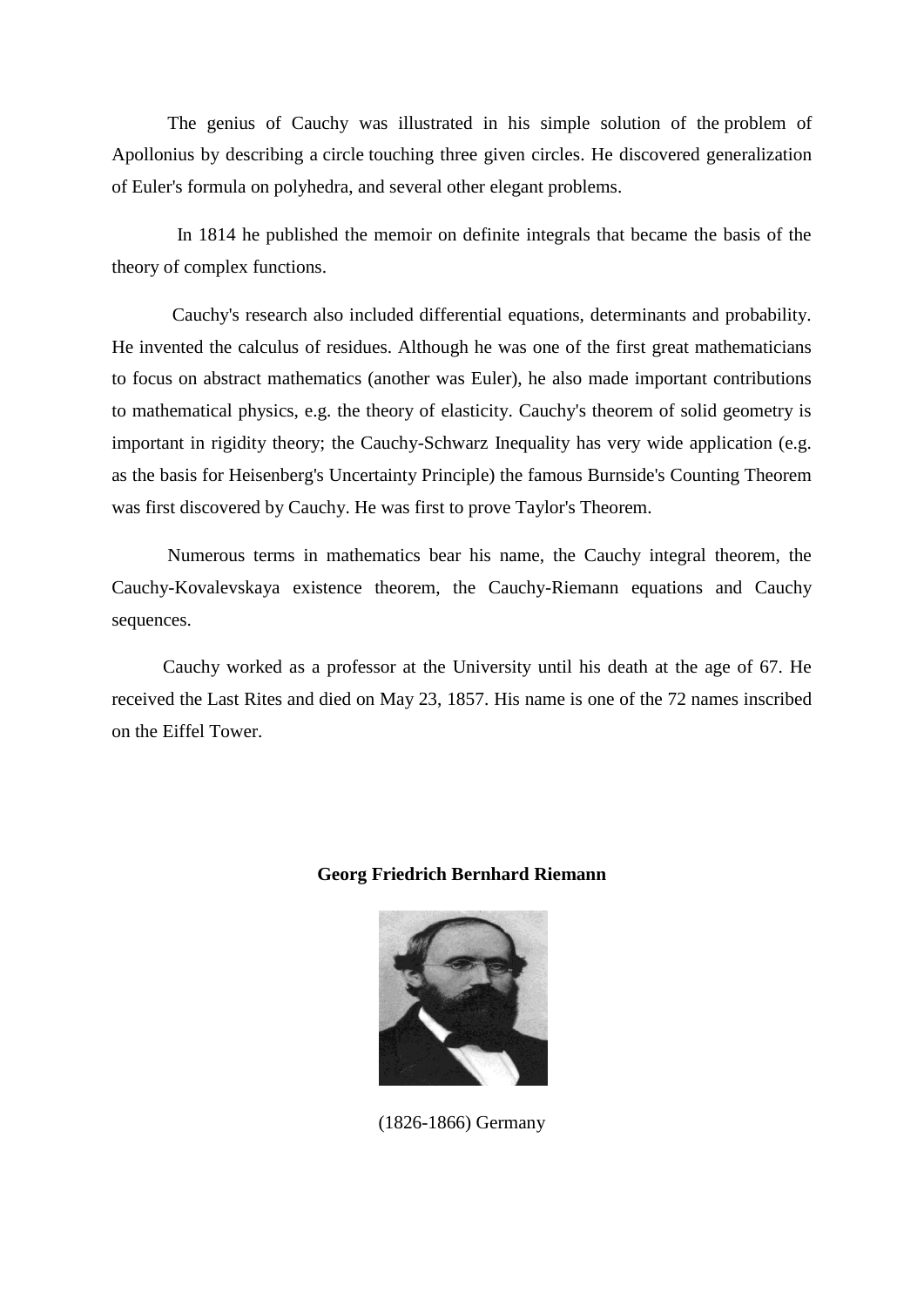Georg Friedrich Bernhard Riemann was an influential [German](http://en.wikipedia.org/wiki/Germany) [mathematician](http://en.wikipedia.org/wiki/Mathematics) who made lasting contributions to [analysis,](http://en.wikipedia.org/wiki/Mathematical_analysis) [number theory,](http://en.wikipedia.org/wiki/Number_theory) and [differential geometry,](http://en.wikipedia.org/wiki/Differential_geometry) some of them enabling the later development of [general relativity.](http://en.wikipedia.org/wiki/General_relativity)

 In 1846, his father sent Riemann to the renowned [University of Gottingen,](http://en.wikipedia.org/wiki/University_of_G%C3%B6ttingen) where he planned to study towards a degree in Theology. However, once there he began studying [mathematics](http://en.wikipedia.org/wiki/Mathematics) under [Carl Friedrich Gauss](http://en.wikipedia.org/wiki/Carl_Friedrich_Gauss) .Gauss recommended that Riemann give up his theological work and enter the mathematical field, Riemann transferred to the [University of](http://en.wikipedia.org/wiki/University_of_Berlin)  [Berlin](http://en.wikipedia.org/wiki/University_of_Berlin) in 1847. During his time of study, [Jacobi,](http://en.wikipedia.org/wiki/Carl_Gustav_Jakob_Jacobi) [Lejeune Dirichlet,](http://en.wikipedia.org/wiki/Peter_Gustav_Lejeune_Dirichlet) [Steiner,](http://en.wikipedia.org/wiki/Jakob_Steiner) and [Eisenstein](http://en.wikipedia.org/wiki/Ferdinand_Gotthold_Max_Eisenstein) were teaching. He stayed in Berlin for two years and returned to Gottingen in 1849.

 He made revolutionary contributions in many areas of pure mathematics, and also inspired the development of physics. He was the master of complex analysis, which he connected to both topology and number theory. He applied topology to analysis, and analysis to number theory, making revolutionary contributions to all three fields. He took non-Euclidean geometry far beyond his predecessors. He introduced the Riemann integral which clarified analysis.

 Riemann's other masterpieces include differential geometry, tensor analysis, the theory of functions, and, especially, the theory of manifolds. He generalized the notions of distance, curvature and also described new possibilities for the geometry of space itself.

 Several important theorems and concepts are named after Riemann, e.g. the Riemann-Roch Theorem, a key connection among topology, complex analysis and algebraic geometry.

Riemann held his first lectures in 1854, which founded the field of [Riemannian](http://en.wikipedia.org/wiki/Riemannian_geometry)  [geometry](http://en.wikipedia.org/wiki/Riemannian_geometry) and thereby set the stage for [Einstein'](http://en.wikipedia.org/wiki/Albert_Einstein)s [general theory of relativity.](http://en.wikipedia.org/wiki/General_theory_of_relativity) In 1859, he was promoted to head the mathematics department at Gottingen.

Despite his great creativity (Gauss praised Riemann's "gloriously fertile originality"), Riemann once said "If only I had the theorems! Then I should find the proofs easily enough."

In 1866, he died of [tuberculosis](http://en.wikipedia.org/wiki/Tuberculosis) during his third journey to [Italy.](http://en.wikipedia.org/wiki/Italy) He had poor physical health and died at an early age, yet is still considered to be among the most productive mathematicians ever.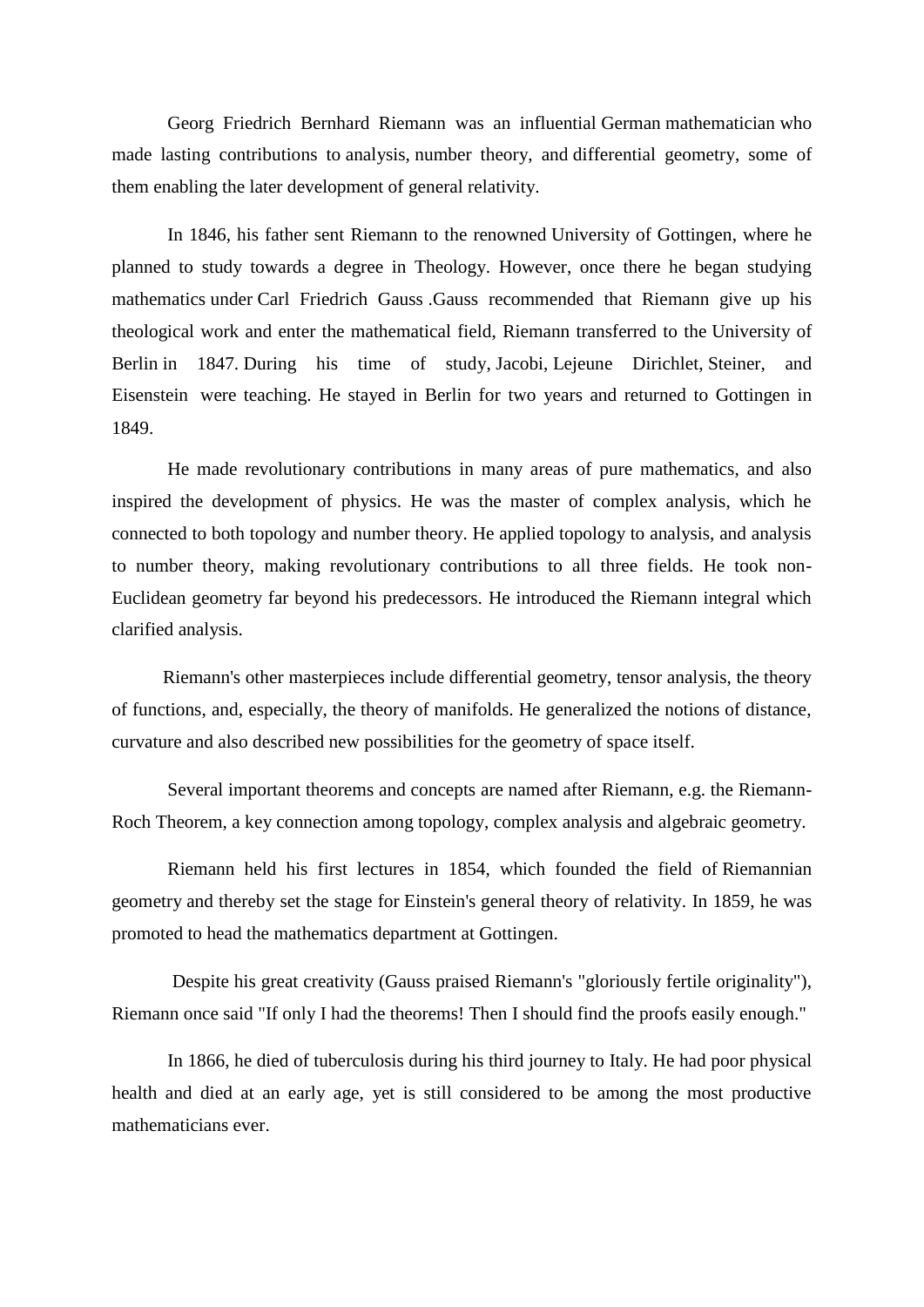#### **PUZZLES**

1. When we say the set is compact?

(i) bounded (ii) closed (iii) bounded and closed

2. A function which is continuous -------- be differentiable?

(i)must (ii)need not (iii)none

3. The order of the pole is 1 then it is called?

(i)simple pole (ii)double pole (iii)triple pole

4.The derivative of an analytic function is -----------

(i)analytic (ii)continuous (iii)not analytic

5.exp(z1)+exp(z2)=-----------

 $(i)exp(z1+z2)$   $(ii)exp(z1/z2)$   $(iii)exp(z1*z2)$ 

6.The elements are countinuous then the product is ------

(i)analyctic (ii) differentiable (iii) continuous (iv)none

7.When the series is absolutely convergens in the finite plane?

(i)∞ (ii)1/∞ (iii) (i)& (ii) (iv)none

8.When the complex complex number are called the finite complex number?

(i)except  $\infty$  (ii)including  $\infty$  (iii) (i) & (ii)

9.How many types isolated singularity are classified?

 $(i)5$  (ii) 3 (iii) 6 (iv) 2

10.find the non-entry function?

 $(i)$ z $e^{z}$   $(ii)$ z<sup>2</sup>  $(iii)$ sin z  $(iv)$   $(1-z)$ sin z.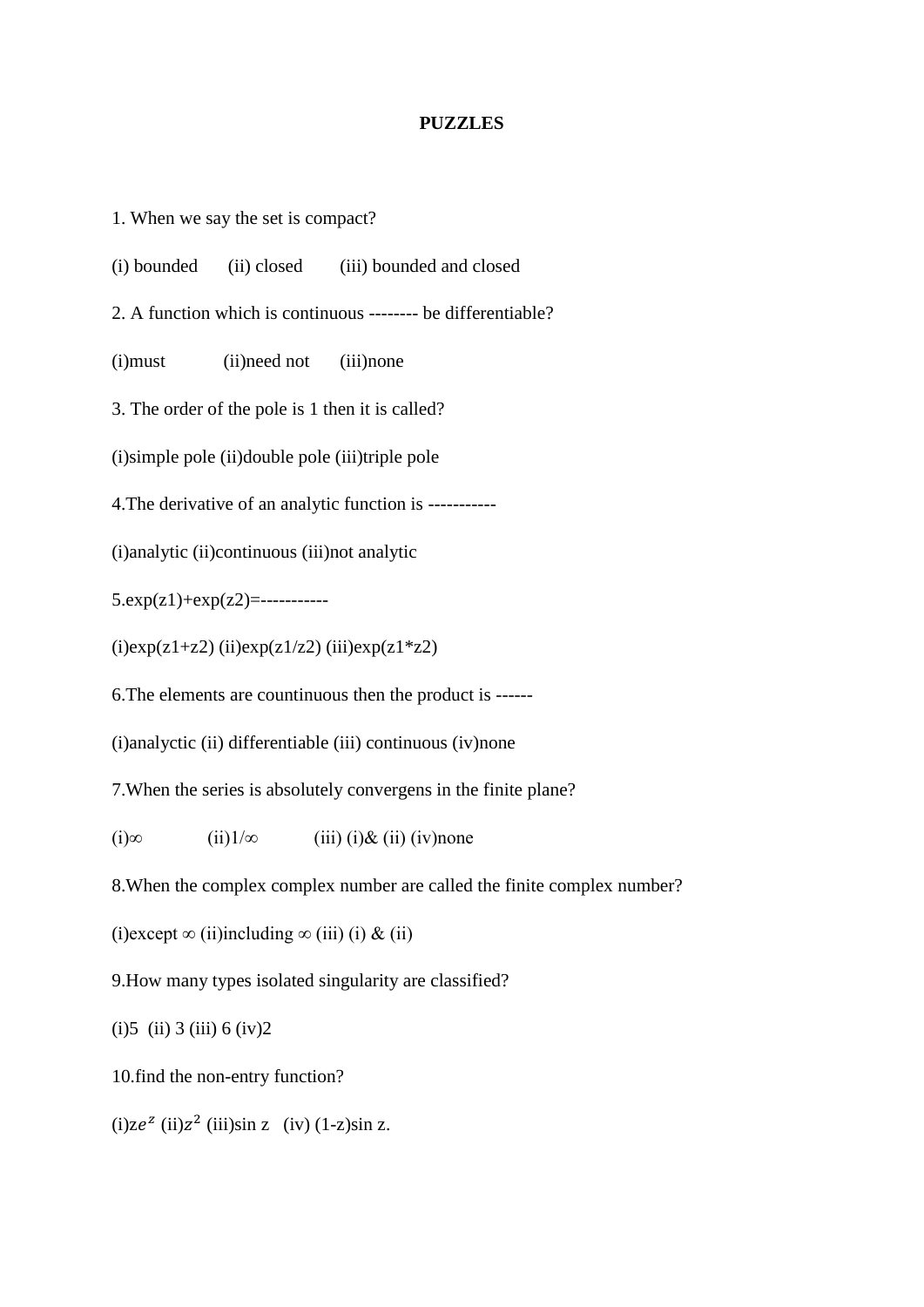**Crossout Crossword puzzles**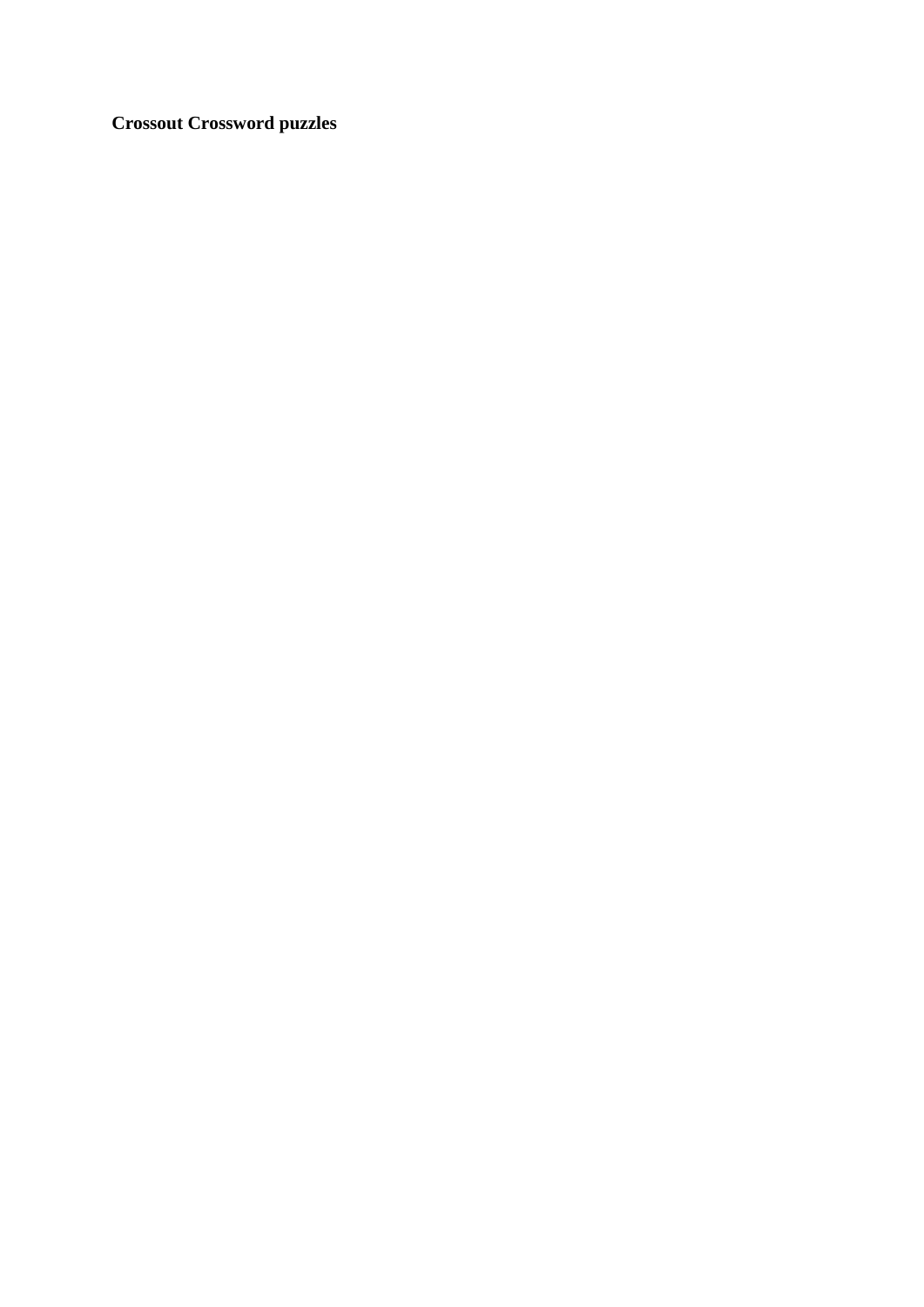#### **MATHEMATICS IN NATURE**

#### **Fibonacci sequence**

 Fibonacci sequence of numbers using an idealised breeding population of rabbits. Each rabbit pair produces another pair every month, taking one month first to mature, and giving the sequence  $0,1,1,2,3,5,8,13,...$  Each number in the sequence is the sum of the previous two.



## **Uniqueness, proofs**

Proofs are the tools used to find the rules that define maths. One such proof is by counter example - find one duplicated snowflake, like Nancy Knight of the US National Center for Atmospheric Research did while studying cloud climatology, and the theory of snowflake uniqueness disappears into the clouds. The theory may have originated from Wilson Bentley's extraordinary feat photographing over 5000 snowflakes in the 1930s. He found no two alike.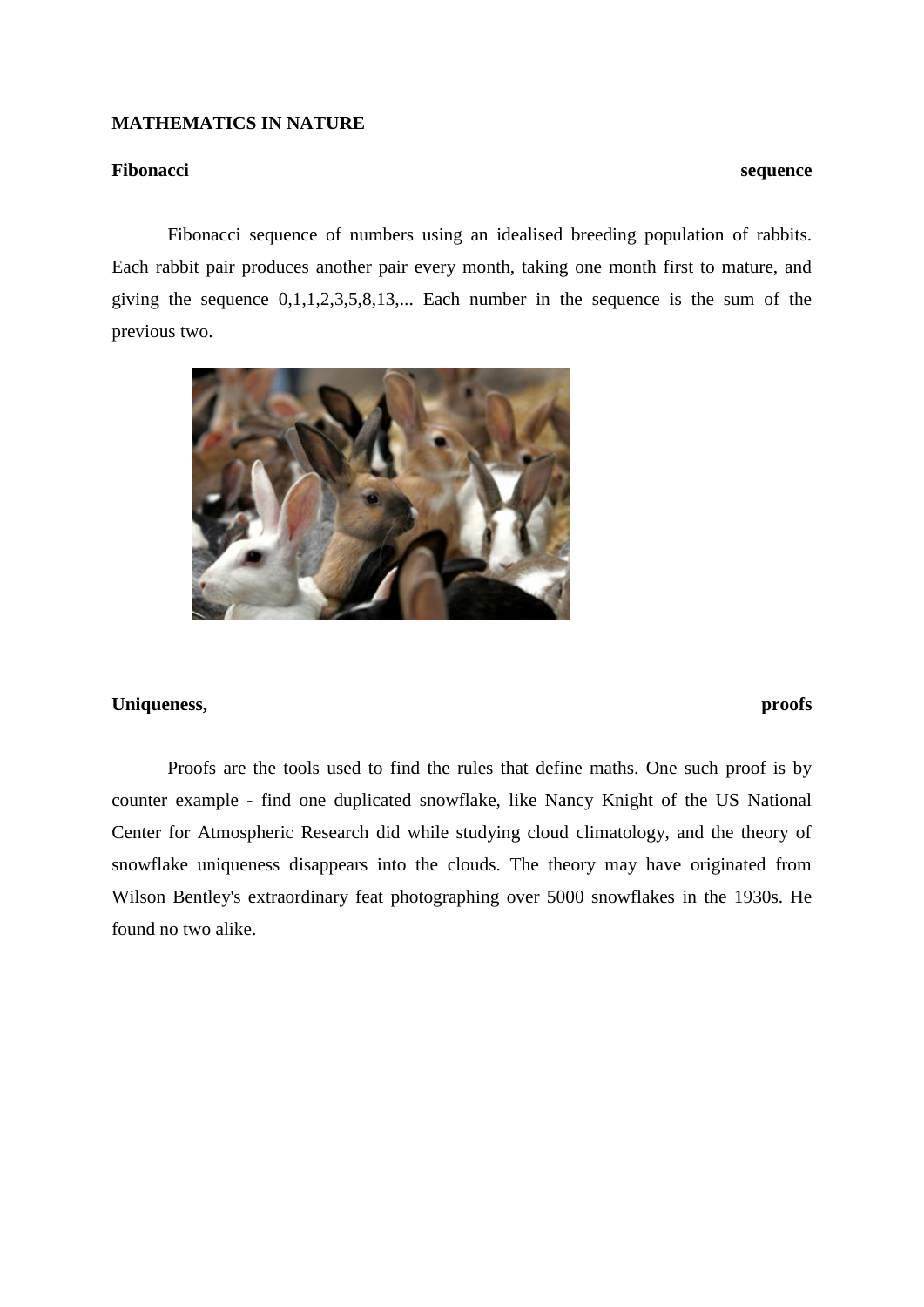

# **Geometry - Human induced**

 People impose their own geometry on the land, dividing a random environment into squares, rectangles and bisected rhomboids, and impinging on the natural diversity of the environment



**Pi**

 Any circle, even the disc of the Sun as viewed from Cappadoccia, central Turkey during the 2006 total eclipse, holds that perfect relationship where the circumference divided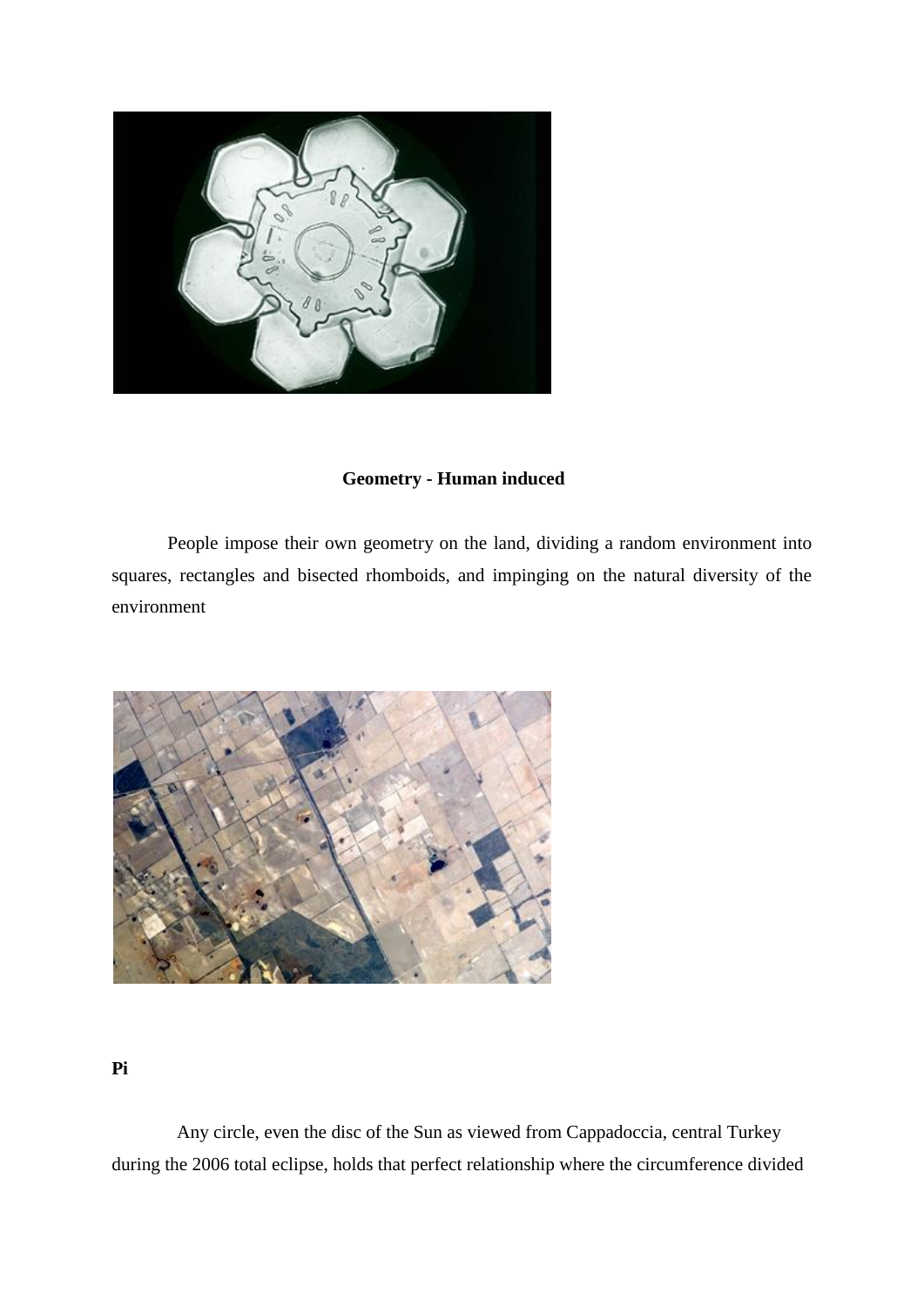by the diameter equals pi. First devised (inaccurately) by the Egyptians and Babylonians, the infinite decimal places of pi (approximately 3.1415926...) have been calculated to billions of decimal places.



## **SCHOLARSHIPS FOR MATHEMATICS STUDENTS\***

- ➢ National Board for Higher Mathematics (NBHM): http://www.nbhm.dae.gov.in/
- ➢ Council of Scientific and Industrial Research (CSIR): http://csirhrdg.nic.in/
- ➢ Tata Institute of Fundamental Research (TIFR): http://www.tifr.res.in/
- ➢ Graduate Aptitude Test in Engineering (GATE): IIT websites
- ➢ UGC Scholarships: http://www.ugc.ac.in/
- ➢ Homi Bhaba Scholarships: http://www.hbcse.tifr.res.in/
- ➢ Rajiv Gandhi Science Talent Search Fellowship: http://www.jncasr.ac.in/
- ➢ Auckland International Scholarships for Indian Students :http://www.auckland.ac.nz
- ➢ German Academic Exchange Service (DAAD): www.daad.org/
- ➢ Erasmus Mundus Scholarship: http://ec.europa.eu
- ➢ Humboldt Research Fellowship: www.humboldt-foundation.de/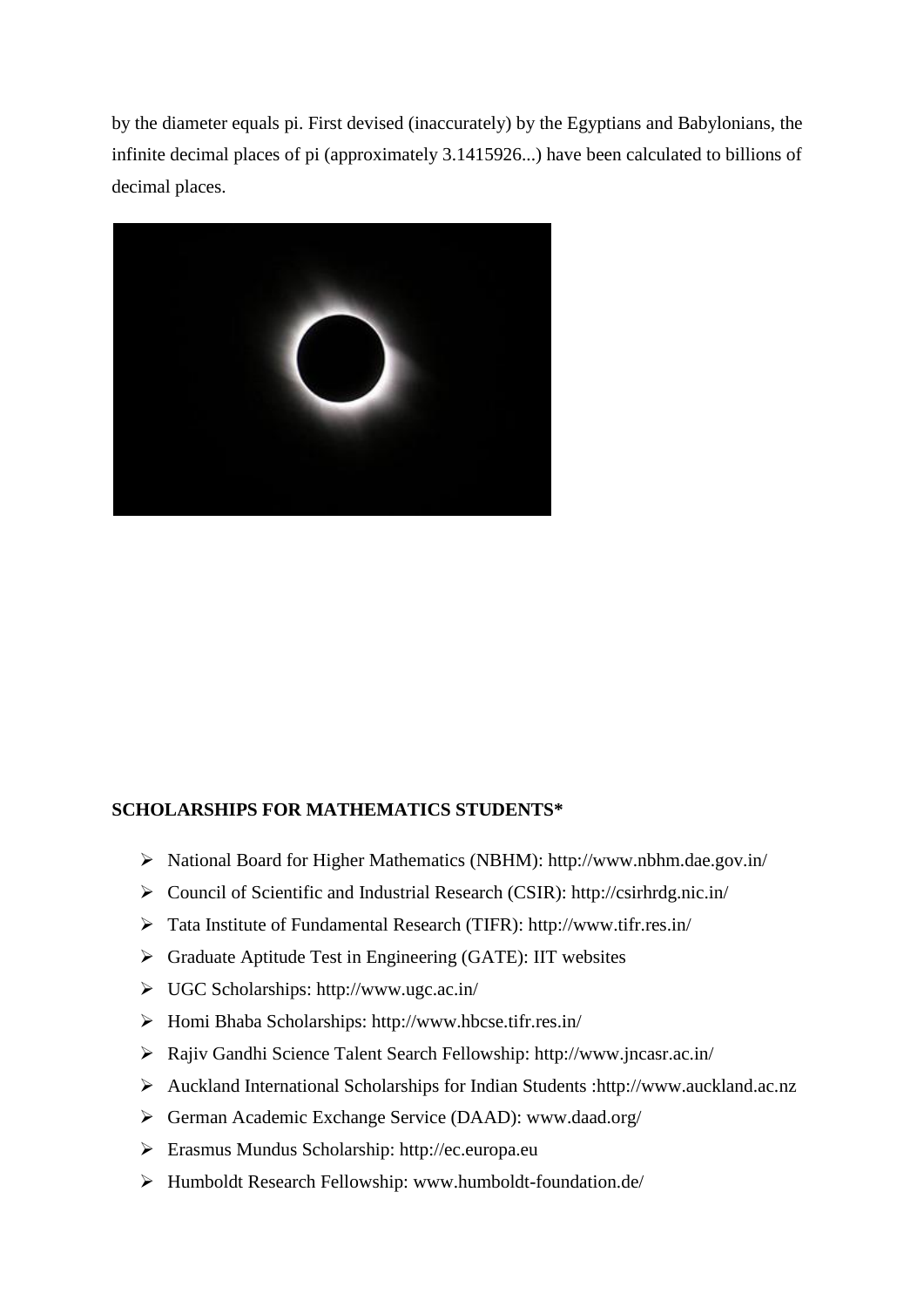- ➢ German Research Foundation Postdoctoral fellowships (DFG): www.dfg.de
- ➢ Duke August Library: www.hab.de/forschung/stipendien/index.htm
- ➢ International Incoming Fellowships: http://ec.europa.eu/
- ➢ Fritz Thyssen Foundation Grants : www.fritz-thyssen-stiftung.de
- ➢ Fridrich Ebert foundation: www.fes.de/studienfoerderung/kontakt
- ➢ Konrad Adenauer Foundation: www.kas.de/wf/de/42.37/
- ➢ Edinburgh Global undergraduate maths scholarships: http://www.ed.ac.uk
- ➢ Felix Scholarships: http://www.soas.ac.uk
- ➢ Oxford and Cambridge society of India Scholarship: http://www.oxbridgeindia.com
- ➢ Scotland"s Satire Scholarships (SSS): http://www.talentscotland.com/
- ➢ Eiffel France Scholarships: http://www.egide.asso.fr/
- ➢ Heinrich Boll Foundation: http://www.boell.de/
- ➢ Netherlands Fellowship Programmes : http://www.studyinholland.nl/
- ➢ Malaysia Government Scholarship: https://payloan.mohe.gov.my/MIS/
- ➢ Netherlands Fellowship Programmes: http://www.studyinholland.nl/
- ➢ ------------------------------------------------------------------------------------------------------- --

\*Adapted from http://www.scholars4dev.com/ and the given list is not complete.

## **International Prizes for Mathematics**

- 1. Abdus Salam Award recipients
- 2. Adams Prize recipients
- 3. Awards of the American Mathematical Society
- 4. Clay Research Award recipients
- 5. David Crighton Medalists
- 6. De Morgan Medallists
- 7. *Ackermann*–Teubner Memorial Award
- 8. Aisenstadt Prize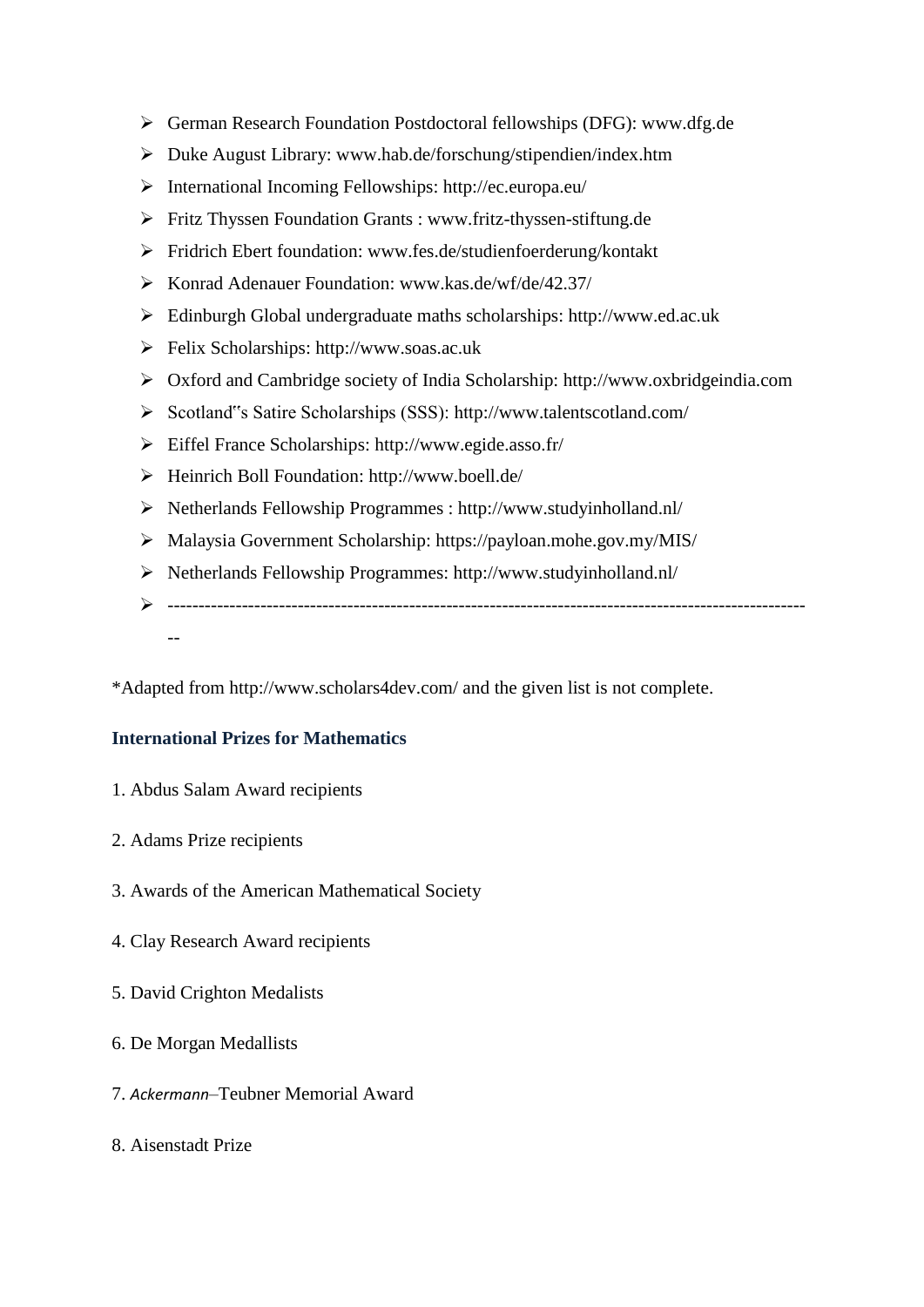- 9. AlfredRenyi Prize
- 10. Emil Artin Junior Prize in Mathematics
- 11. AWM/MAA Falconer Lecturer
- 12. Bartolozzi Prize
- 13. Berwick Prize
- 14. George David Birkh off Prize
- 15. Blumenthal Award
- 16. Bolyai Prize
- 17. Caccioppoli Prize
- 18. Cantor medal
- 19. Caribou Mathematics Competition
- 20. Chauvenet Prize
- 21. COPSS Presidents" Award
- 22. Coxeter–James Prize
- 23. CRM-Fields-PIMS prize
- 24. Rollo Davidson Prize
- 25. Deborah and Franklin Haimo Awards
- 26. Distinguished College or University Teaching of Mathematics
- 27. Demidov Prize
- 28. Franz Edelman Award for Achievement in Operations Research and the
- Management Sciences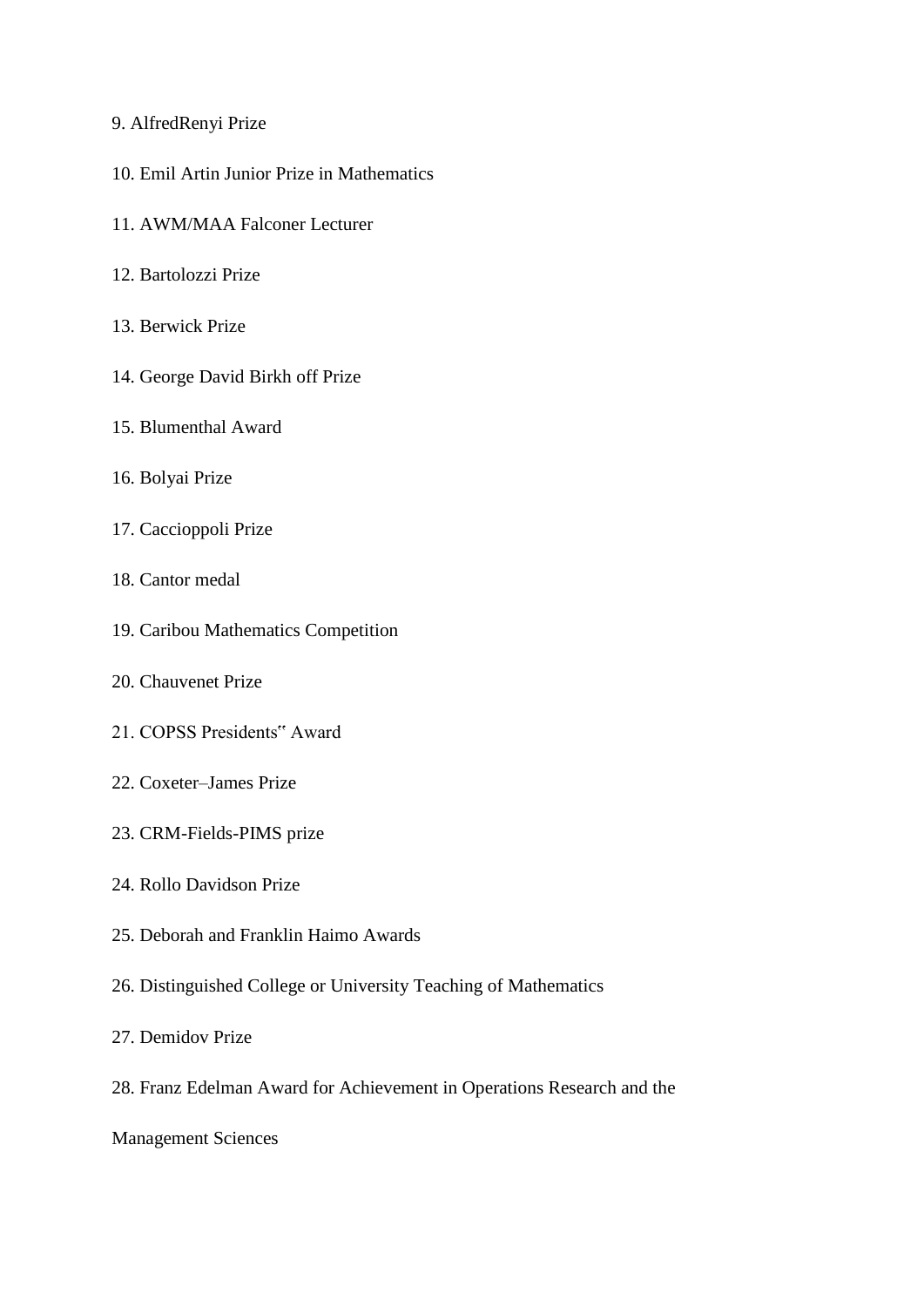- 29. Emile Picard Medal
- 30. Paul Erdos Award
- 31. Erdős Prize
- 32. Paul Erdős Prize
- 33. Euler Book Prize
- 34. Euler Medal European Mathematical Society
- 35. European Prize in Combinatorics
- 36. Fermat Prize
- 37. Leslie Fox Prize for Numerical Analysis
- 38. Frohlich Prize
- 39. Geometry prize
- 40. George Box Medal
- 41. Guy Medal
- 42. Albert Leon Whiteman Memorial Prize
- 43. Sir Edmund Whittaker Memorial Prize

Source: http://en.wikipedia.org/wiki/Category:Mathematics\_awards andhttp://www.mathunion.org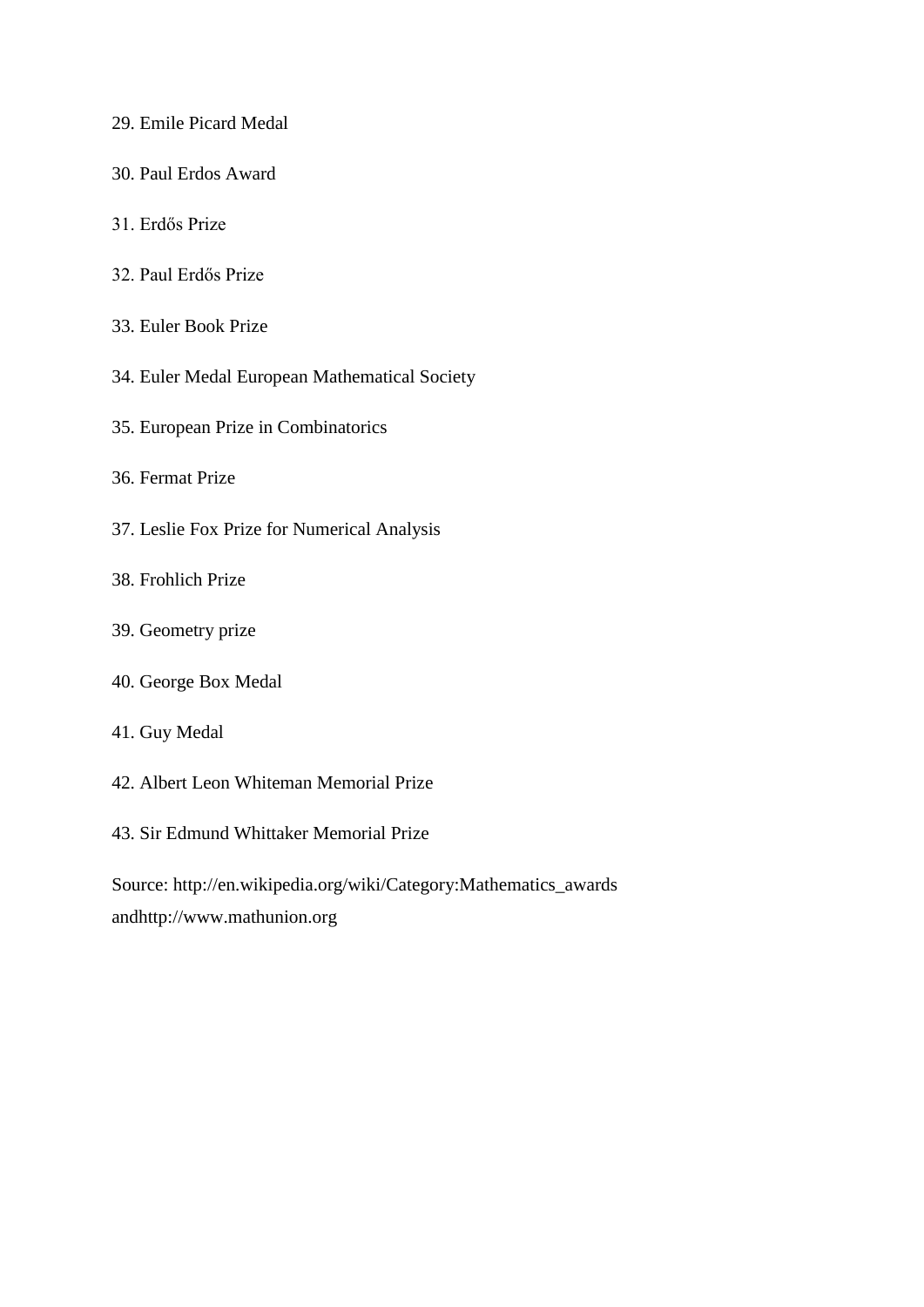**Solution to the problems of previous Issue**

# **STUDENTS ACTIVITIES OFF CAMPUS**

| S.No           | Name and class of<br>the student     | <b>Event/Competition</b><br>Seminar/Symposiu<br>$\mathbf{m}$ | Date of<br>event | <b>Organizer</b>                        | <b>Prize</b><br><b>Awarded</b> |
|----------------|--------------------------------------|--------------------------------------------------------------|------------------|-----------------------------------------|--------------------------------|
| 1              | R.Deepa<br>II- M.Sc Maths            | Poem                                                         | 16-08-2013       | Youth hostel<br>Association<br>of India | I                              |
| $\overline{2}$ | T.Nithya<br>III-B.Sc Maths <ca></ca> | Poem                                                         | 16-08-2013       | Youth hostel<br>Association<br>of India | $\mathbf{I}$                   |
| 3              | R.Devi<br><b>II-M.Sc Maths</b>       | Poem                                                         | 16-08-2013       | Youth hostel<br>Association<br>of India | Ш                              |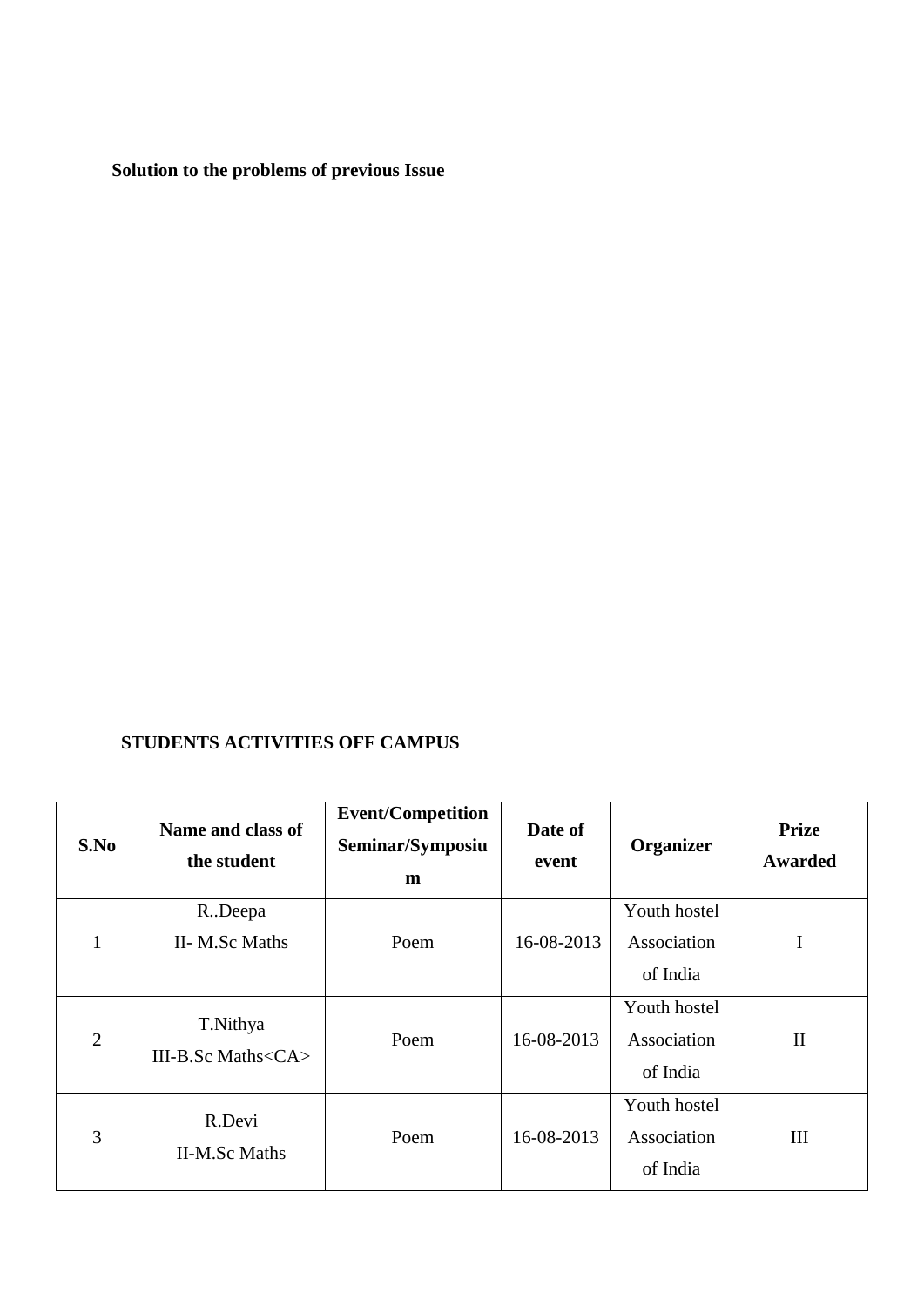|                | S.Indhumathi                               |           |            | Youth hostel | $\mathbf I$  |
|----------------|--------------------------------------------|-----------|------------|--------------|--------------|
| $\overline{4}$ | III-B.Sc Maths <ca></ca>                   | Drawing   | 16-08-2013 | Association  |              |
|                |                                            |           |            | of India     |              |
| $\mathfrak{S}$ |                                            |           |            | Youth hostel |              |
|                | R.Deepa<br><b>II M.Sc Maths</b>            | Drawing   | 16-08-2013 | Association  | $\mathbf{I}$ |
|                |                                            |           |            | of India     |              |
|                | K.Maheswari                                |           |            | Youth hostel |              |
| 6              | III-B.Sc Maths <ca></ca>                   | Drawing   | 16-08-2013 | Association  | $\rm III$    |
|                |                                            |           |            | of India     |              |
|                |                                            |           |            | Hindustan    |              |
|                | G.Kokilavani                               |           |            | college of   |              |
| $\tau$         | <b>II-M.Sc Maths</b>                       | Math Quiz | 18-09-2013 | arts and     | $\mathbf I$  |
|                |                                            |           |            | science,     |              |
|                |                                            |           |            | Coimbatore   |              |
|                |                                            |           |            | Hindustan    |              |
|                | S, Sathiya sundari<br><b>II-M.Sc Maths</b> | Math Quiz | 18-09-2013 | college of   |              |
| 8              |                                            |           |            | arts and     | $\bf I$      |
|                |                                            |           |            | science,     |              |
|                |                                            |           |            | Coimbatore   |              |
|                |                                            |           |            | Hindustan    |              |
|                | G.Kokilavani.<br><b>II-M.Sc Maths</b>      |           | 18-09-2013 | college of   |              |
| 9              |                                            | Hitza Fun |            | arts and     | $\rm II$     |
|                |                                            |           |            | science,     |              |
|                |                                            |           |            | Coimbatore   |              |
|                |                                            |           |            | Hindustan    |              |
|                | M.Abharna                                  | Hitza     |            | college of   |              |
| 10             | <b>II-M.SC Maths</b>                       | Fun       | 18-09-2013 | arts and     | $\rm II$     |
|                |                                            |           |            | science,     |              |
|                |                                            |           |            | Coimbatore   |              |
|                |                                            |           |            | Hindustan    | $\rm III$    |
| 11             | G.Kokilavani.                              |           | 18-09-2013 | college of   |              |
|                | <b>II-M.Sc Maths</b>                       | Bi Bete   |            | arts and     |              |
|                |                                            |           |            | science,     |              |
|                |                                            |           |            |              |              |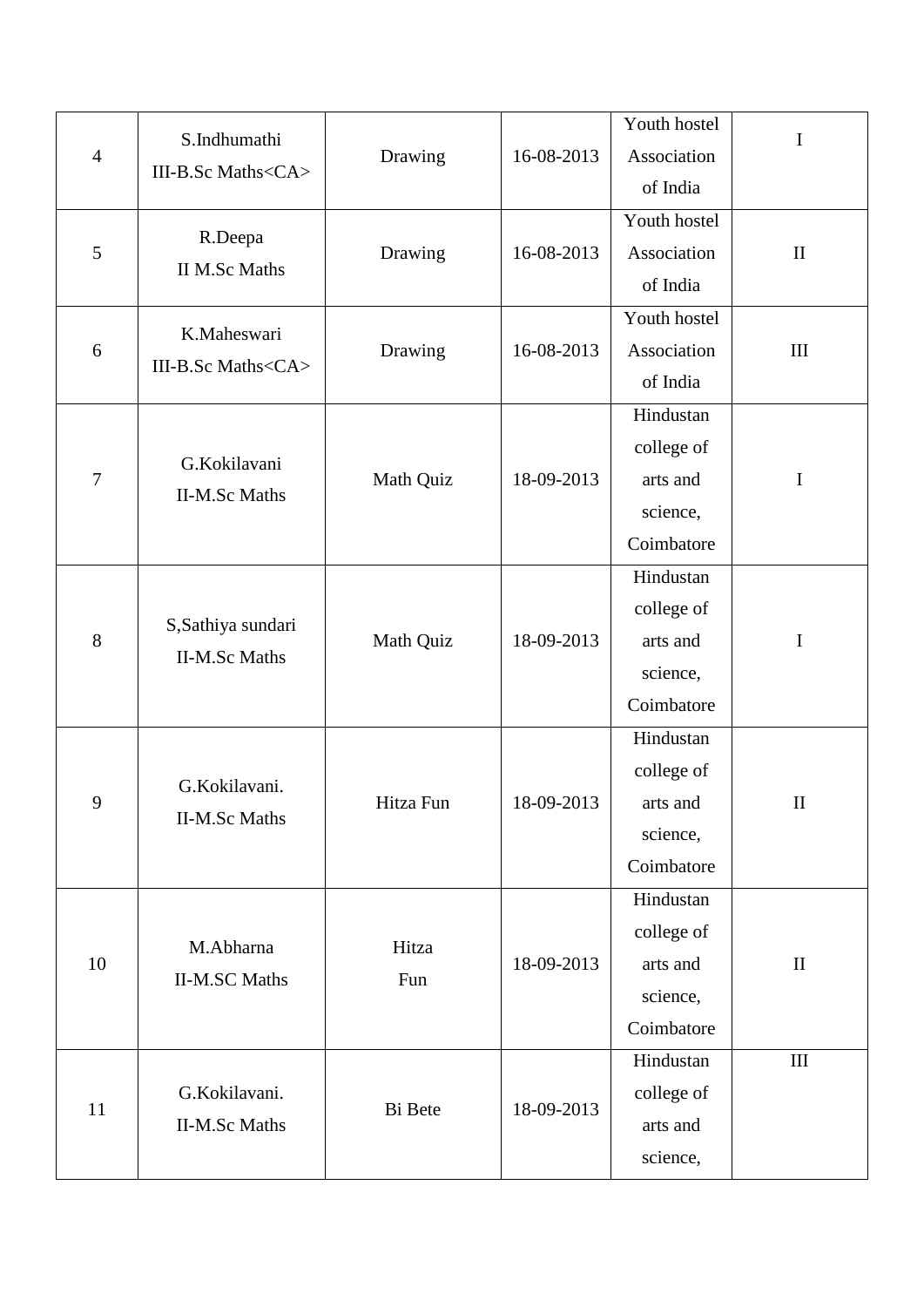|    |                                        |                          |            | Coimbatore                                                    |              |
|----|----------------------------------------|--------------------------|------------|---------------------------------------------------------------|--------------|
| 12 | M.Abharna<br><b>II-M.Sc Maths</b>      | <b>Bi</b> Bete           | 18-09-2013 | Hindustan<br>college of<br>arts and<br>science,<br>coimbatore | III          |
| 13 | C.B. Nithyaa<br><b>II-M.Sc Maths</b>   | Quiz                     | 04-10-2013 | Sri Vasavi<br>College,<br>Erode.                              | $\mathbf I$  |
| 14 | M.A. Jasmine sithara<br>I-M.Sc Maths   | Quiz                     | 04-10-2013 | Sri Vasavi<br>College,<br>Erode.                              | I            |
| 15 | P.Kasthuri<br><b>II-M.Sc Maths</b>     | <b>Essay Writing</b>     | 04-10-2013 | Sri Vasavi<br>College,<br>Erode.                              | $\mathbf{I}$ |
| 16 | R. Kanimozhi<br><b>II-B.Sc Maths</b>   | Mathematical<br>Modeling | 04-10-2013 | Sri Vasavi<br>College,<br>Erode.                              | $\rm II$     |
| 17 | E. Gogulapriya<br><b>II-B.Sc Maths</b> | Mathematical<br>Modeling | 04-10-2013 | Sri Vasavi<br>College,<br>Erode.                              | $\mathbf{I}$ |

# **STUDENTS ACTIVITIES ON CAMPUS**

| S.No | Name and class of the                                  | Event/Competition/      | Date of    | <b>Prize</b> |
|------|--------------------------------------------------------|-------------------------|------------|--------------|
|      | students                                               | Seminar/Symposim        | event      | Awarded      |
|      | G. Vijayalakshmi<br>II-B.sc Maths $\langle CA \rangle$ | <b>Quiz Competition</b> | 18-02-2014 |              |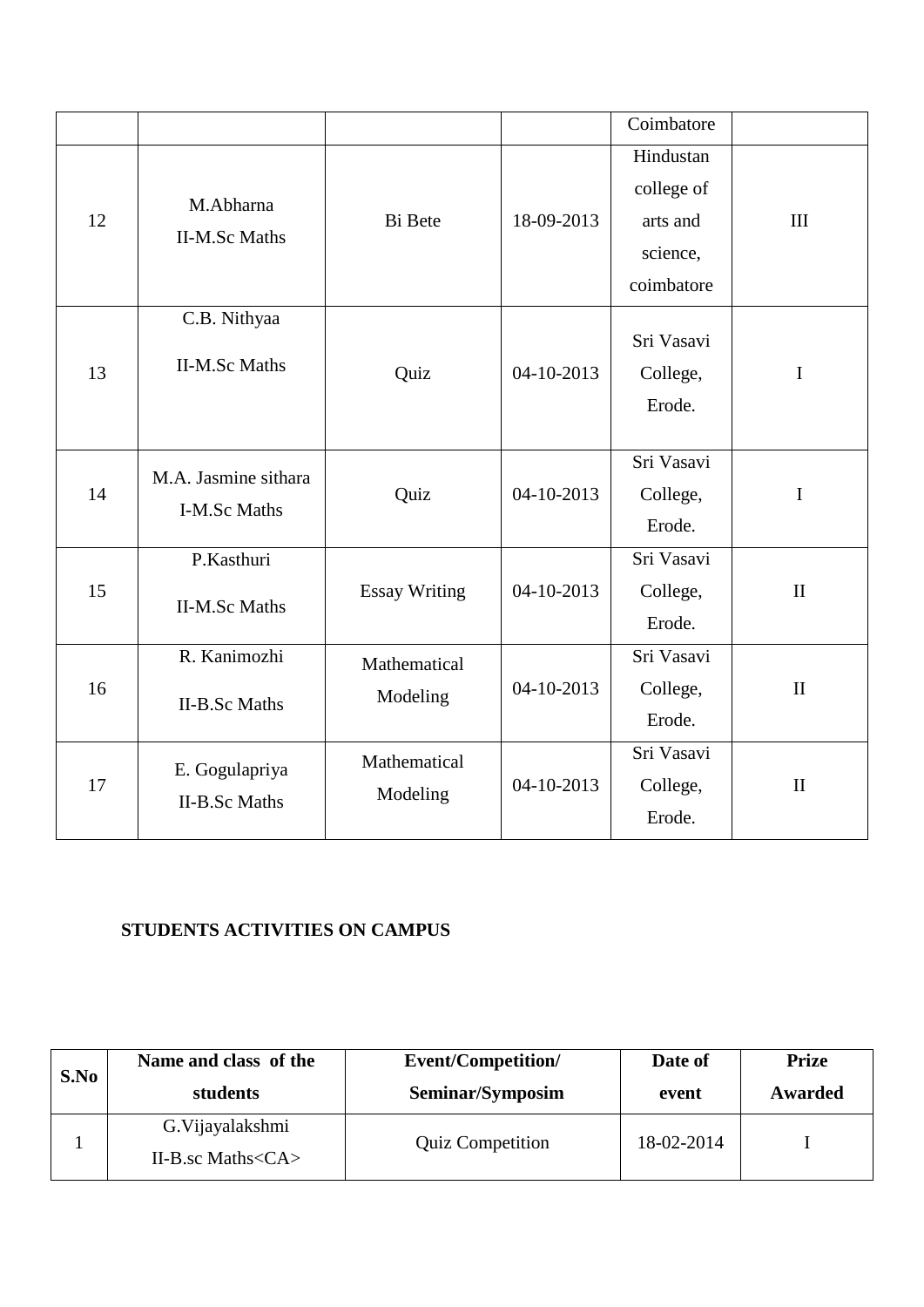| $\overline{2}$ | C.Saranya<br>II-B.Sc Maths <ca></ca>       | <b>Quiz Competition</b>     | 18-02-2014 | $\mathbf I$  |
|----------------|--------------------------------------------|-----------------------------|------------|--------------|
| 3              | R.Chandralekha<br>III-B.sc Maths <ca></ca> | Quiz Competition            | 18-02-2014 | III          |
| 4              | S.Suganya<br>III-B.sc Maths <ca></ca>      | <b>Quiz Competition</b>     | 18-02-2014 | $\mathbf{I}$ |
| 5              | D.Keerthika<br>I-B.sc Maths <ca></ca>      | <b>Greeting Card Making</b> | 18-02-2014 | $\mathbf{I}$ |
| 6              | J.Kousika<br>III-B.sc Maths <ca></ca>      | <b>Greeting Card Making</b> | 18-02-2014 | $\mathbf{I}$ |
| $\overline{7}$ | Shyni varghese<br><b>II-B.SC Maths</b>     | Wealth Out Of Waste         | 16-08-2013 | $\mathbf I$  |
| 8              | G.Priya Dharshini<br><b>II-B.Sc Maths</b>  | Wealth Out Of Waste         | 16-08-2013 | $\mathbf I$  |
| 9              | K.Kousalyadevi<br>II-B.sc Maths <ca></ca>  | <b>Greeting Card Making</b> | 18-02-2014 | $\mathbf{I}$ |
| 10             | S.Indhumathi<br>III-B.sc Maths <ca></ca>   | <b>Short Put</b>            | 31-01-2014 | $\mathbf I$  |
| 11             | S.Indhumathi<br>III-B.sc Maths <ca></ca>   | Hand Ball                   | 31-01-2014 | Runner       |
| 12             | K.Indhurekha<br>III-B.sc Maths <ca></ca>   | Hand Ball                   | 31-01-2014 | Runner       |
| 13             | K.Indhurekha<br>III-B.sc Maths <ca></ca>   | <b>Basket Ball</b>          | 31-01-2014 | Runner       |
| 14             | V.M.Prasanthi<br>III-B.sc Maths <ca></ca>  | Hand Ball                   | 31-01-2014 | Runner       |
| 15             | V.M.Prasanthi<br>III-B.sc Maths <ca></ca>  | <b>Basket Ball</b>          | 31-01-2014 | Runner       |
| 16             | G.Vijayalakshmi<br>II-B.sc Maths <ca></ca> | Hand Ball                   | 31-01-2014 | Runner       |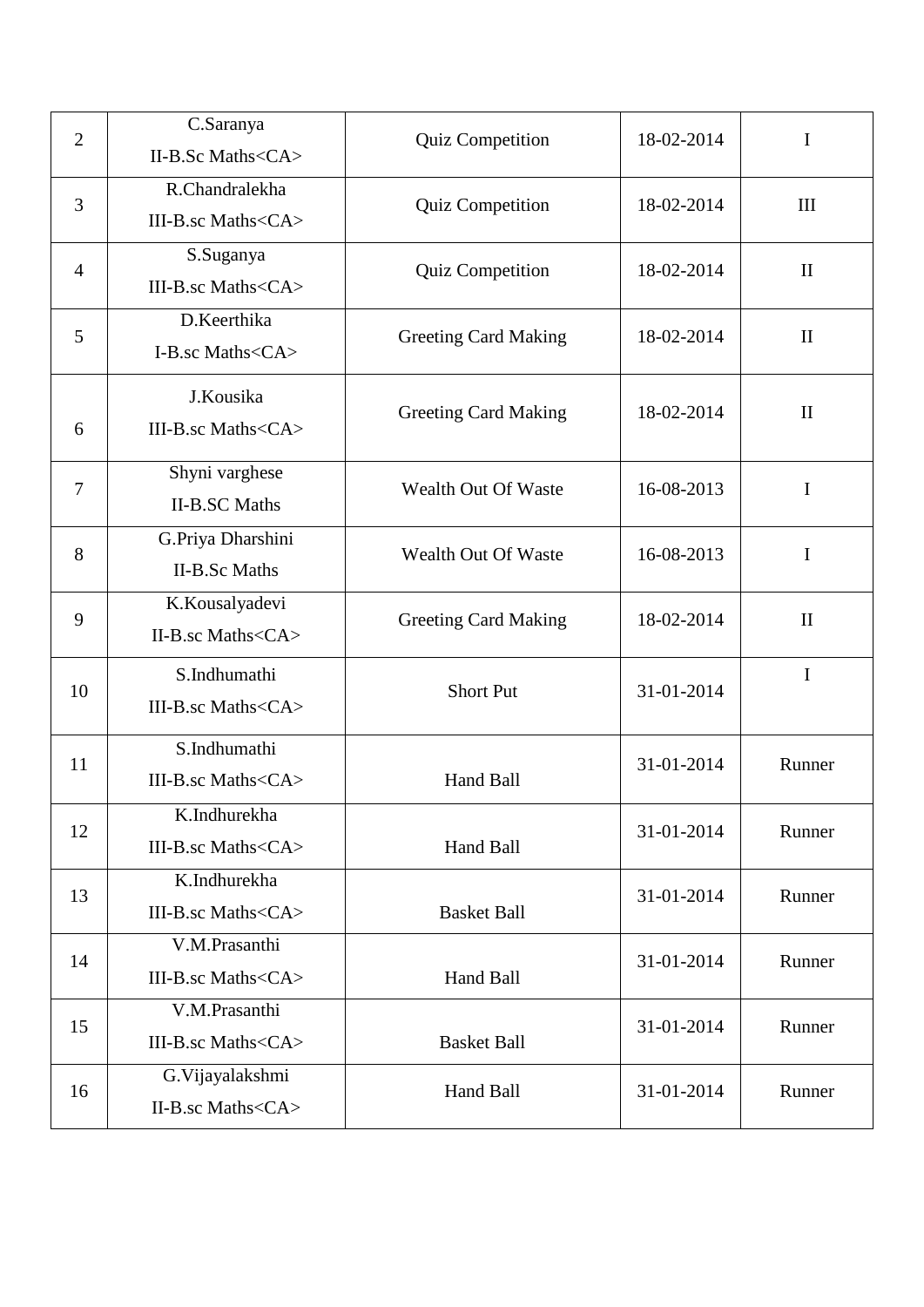| 17 | G.Vijayalakshmi<br>II-B.sc Maths <ca></ca>    | <b>Basket Ball</b>          | 31-01-2014 | Runner       |
|----|-----------------------------------------------|-----------------------------|------------|--------------|
| 18 | <b>B.Kiruthika</b><br>II-B.sc Maths <ca></ca> | Drawing                     | 18-09-2013 | $\mathbf{I}$ |
| 19 | G.Mangalambigai<br>II-B.Sc Maths <ca></ca>    | <b>Volley Ball</b>          | 31-01-2014 | Runner       |
| 20 | P.Hemalatha<br>II-B.Sc Maths <ca></ca>        | Hand Ball                   | 31-01-2014 | Runner       |
| 21 | S.Divya Praba<br>II-B.Sc Maths <ca></ca>      | Hand Ball                   | 31-01-2014 | Runner       |
| 22 | S.Divya Praba<br>II-B.Sc Maths <ca></ca>      | <b>Basket Ball</b>          | 31-01-2014 | Runner       |
| 23 | M.Karthika<br>II-B.Sc Maths <ca></ca>         | <b>Essay Writing</b>        | 04-10-2013 | $\bf I$      |
| 24 | C.B. Nithyaa<br><b>II-M.Sc Maths</b>          | Quiz Competition            | 18-02-2014 | I            |
| 25 | S.Saranya<br><b>II-M.Sc Maths</b>             | <b>Meganthi Competition</b> | 27-12-2013 | $\mathbf I$  |
| 26 | M.A. Jasmine<br>sithara<br>I-M.Sc Maths       | Quiz Competition            | 18-02-2014 | $\mathbf{I}$ |
| 27 | K.S.Dharani<br>I-M.Sc Maths                   | Quiz Competition            | 18-02-2014 | $\mathbf{I}$ |
| 28 | S.Sangeetha                                   | Meganthi Competition        | 27-12-2013 | $\mathbf I$  |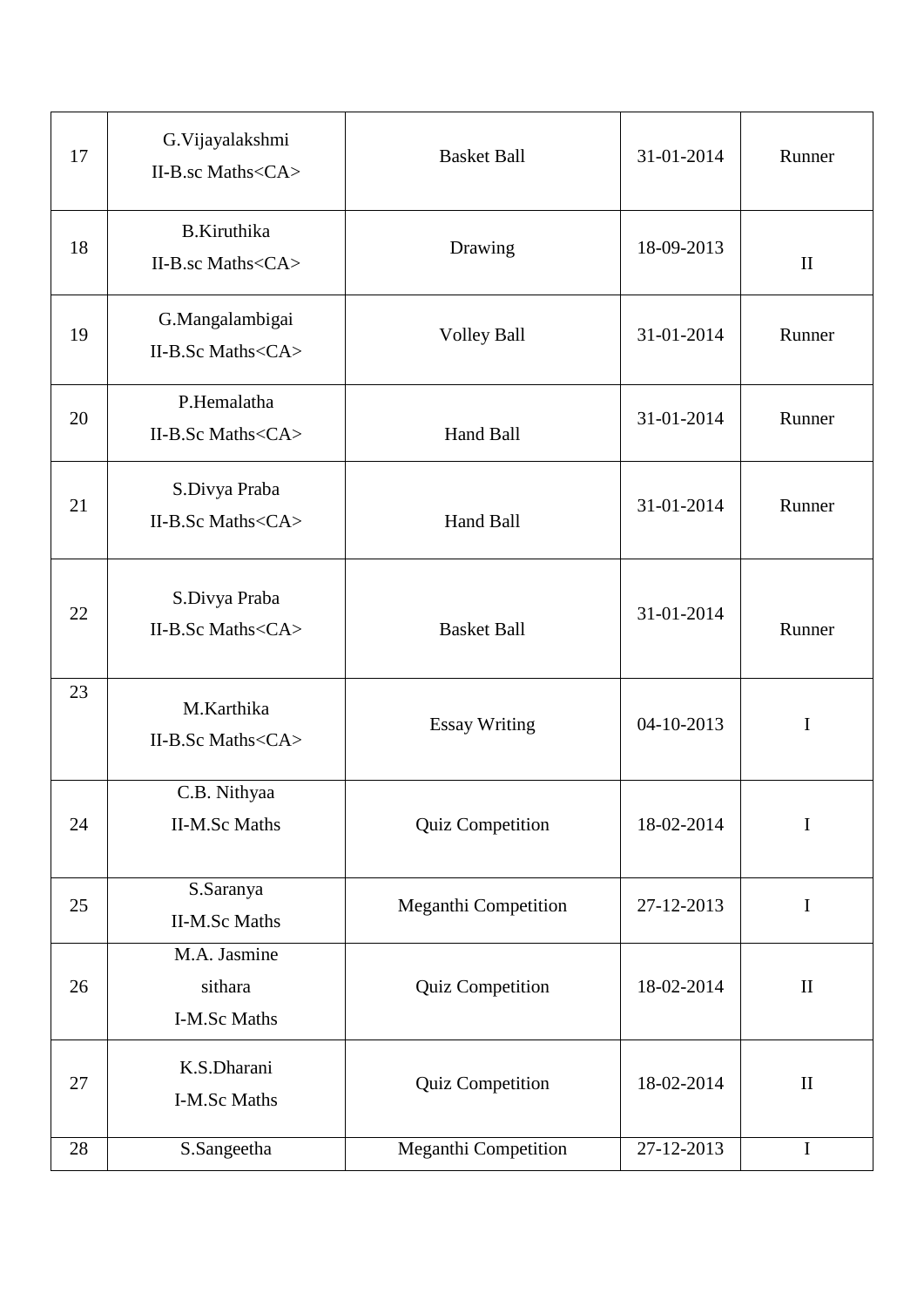|    | <b>II-M.Sc Maths</b>                          |                             |            |              |
|----|-----------------------------------------------|-----------------------------|------------|--------------|
| 29 | A. Saranya Devi<br>I-M.Sc Maths               | <b>Maths Exhibition</b>     | 20-12-2013 | $\mathbf{I}$ |
| 30 | S.Rathipriya<br>I-M.Sc Maths                  | Meganthi Competition        | 27-12-2013 | $\mathbf{I}$ |
| 31 | V.Thamilarasi<br>I-M.Sc Maths                 | <b>Greeting Card Making</b> | 18-02-2014 | $\mathbf{I}$ |
| 32 | S.Rathipriya<br>I-M.Sc Maths                  | <b>Greeting Card Making</b> | 18-02-2014 | $\bf I$      |
| 33 | N.Karthika<br>III-B.Sc Maths <ca></ca>        | <b>Basket Ball</b>          | 31-01-2014 | Runner       |
| 34 | K.Durgadevi<br><b>II-M.Sc Maths</b>           | <b>Maths Exhibition</b>     | 20-12-2013 | $\mathbf I$  |
| 35 | C.B.Nithyaa<br><b>II-M.Sc Maths</b>           | Quiz Competition            | 18-02-2014 | I            |
| 36 | G.Vijayalashmi<br>II-B.Sc Maths <ca></ca>     | Kho-Kho                     | 31-01-2014 | Runner       |
| 37 | G.sangeetha<br>I B.Sc Maths                   | <b>Volley Ball</b>          | 31.1.2014  | Runner       |
| 38 | C.Jamuna<br>I B.Sc Maths <ca></ca>            | Oretarical                  | 31.1.2014  | $\mathbf I$  |
| 39 | <b>B.Malarvizhi</b><br>I B.Sc Maths <ca></ca> | Kho-Kho                     | 31.1.2014  | Runner       |
| 40 | S.Kavitha<br>I B.Sc Maths <ca></ca>           | Kho-Kho                     | 31.1.2014  | Runner       |
| 41 | T.Mynadevi<br>I B.Sc Maths                    | Running 400m<br>Relay       | 31.1.2014  | $\rm III$    |
| 42 | T.Ramya                                       | Hand Ball                   | 31.1.2014  | Runner       |